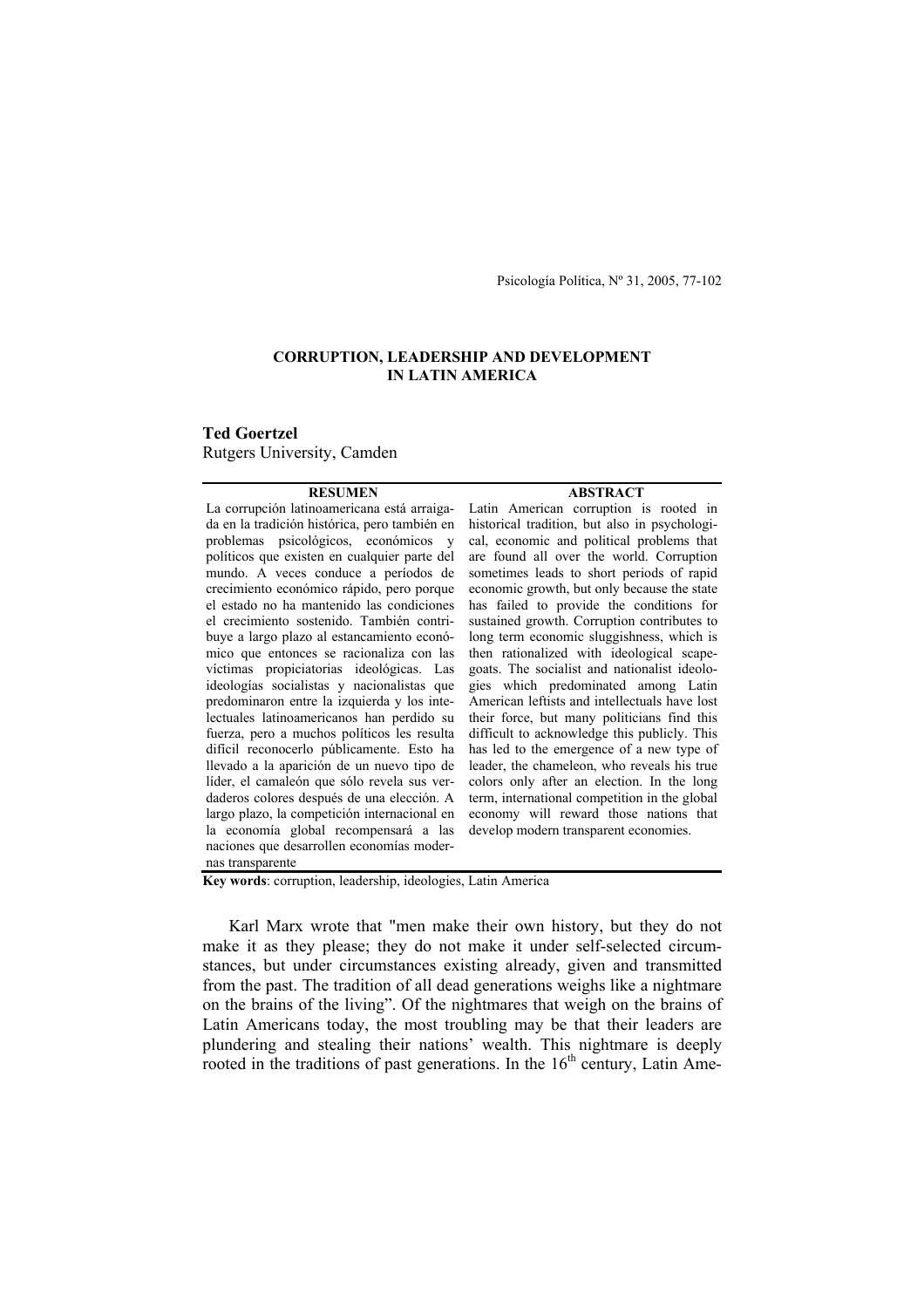rica was conquered by Spaniards and Portuguese whose dream was to get rich by stealing any wealth they could find. They were, at least, honest about what they were doing.

 Today's leaders do not admit to personal greed, but some have accumulated tremendous wealth while earning a modest salary, wealth that would do the *conquistadores* of past centuries proud. Corruption is inherently difficult to measure or prove, but Transparency International's Corruption Perception Index consolidates information about corruption in various countries, based on reports from people who do business there. Countries are rated on a scale from 10 (very clean) to 0 (highly corrupt). Haiti, with a score of only 1.5, wins the prize for most corrupt nation in the world. Paraguay, at 1.9, is not much better. Argentina, the wealthiest Latin American country, ranks only 2.5, but its neighbor Chile, at 7.4, ranks almost equal to the United States.

The 2004 rankings for selected countries are as follows (Graff, 2004):

| Finland        | 9.7 | Mexico             | 3.7 |
|----------------|-----|--------------------|-----|
| Singapore      | 9.3 | Peru               | 3.5 |
| United Kingdom | 8.6 | China              | 3.4 |
| Canada         | 8.5 | Dominican Republic | 2.9 |
| <b>USA</b>     | 7.5 | Russia             | 2.8 |
| Chile          | 7.4 | India              | 2.8 |
| Spain          | 7.1 | Nicaragua          | 2.7 |
| Portugal       | 6.3 | Argentina          | 2.5 |
| Uruguay        | 6.2 | Ecuador            | 2.5 |
| Costa Rica     | 4.9 | Honduras           | 2.3 |
| South Korea    | 4.5 | Venezuela          | 2.3 |
| El Salvador    | 4.2 | Bolivia            | 2.2 |
| <b>Brazil</b>  | 3.9 | Guatemala          | 2.2 |
| Colombia       | 3.8 | Paraguay           | 1.9 |
| Cuba           | 3.7 | Haiti              | 1.5 |
| Panama         | 3.7 |                    |     |

 In addition to these statistics, there is ample evidence of corruption in historical and journalistic reports. Enrique Krauze reports that the Mexican presidency, during the decades of dominance by a purportedly revolutionary party, was generally known as a *six-year license to become rich at public expense* and that "like their distant predecessors, the Presidents of Mexico could treat public assets as private property. They could distribute money, privileges, favors, positions, recommendations, sinecures, lands, concessions, contracts" (Krause, 1997, 156, 555-556). Octavio Paz believes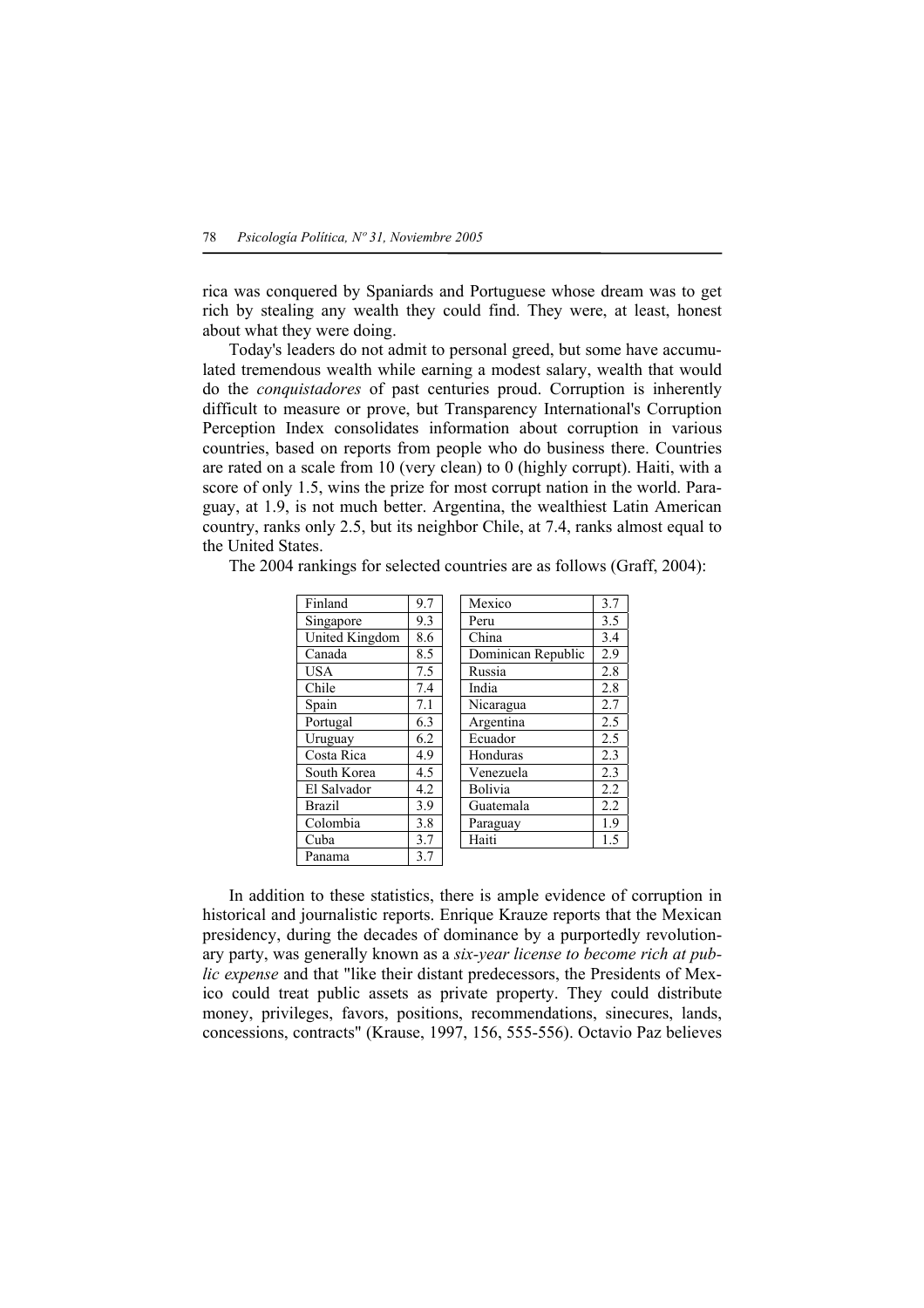that the Mexican political system is based on the *Aztec archetype of political powe*r in which the leaders are seen as owning the nation (Paz, 1970).

 In Brazil, Fernando Collor de Mello was elected as an anti-corruption crusader, yet he allowed his campaign treasurer and close associate P. C. Farias to "set up an elaborate scheme, including computer spreadsheets, for extorting kickbacks from firms having financial dealings with the federal government" (Skidmore, 1999). Collor set up mechanisms to prevent corruption, such as prohibiting payment with checks written *to the bearer*, then he got caught when he accepted payoffs through traceable checks. He apparently believed that he could "simultaneously denounce corruption, engage in extremely high levels of it, and then, when caught red-handed, expect the Brazilian populace to rise to his defence" (Downes-Rosenn, op. cit, p. 144). They did not, although he might have gotten away with it if his own brother had not exposed him as retribution in a family dispute. Collor was impeached and removed from office, although later acquitted of criminal charges.

 A similar fate was suffered by Venezuelan President Carlos Andrés Pérez, who had become highly unpopular because his market-oriented reforms led to sharp increases in prices for food, gasoline and public transportation. He could not be legally removed from office for unpopularity, however, so his opponents focused on his alleged corruption. There was evidence of corruption and questionable practices in his administration, although apparently no more than was customary in Venezuelan politics (Pérez, 1995). Pérez was removed from office through legal and constitutional maneuvers, but never convicted of a crime. Both he and Collor de Mello continue to protest their innocence.

 Former Mexican president Carlos Salinas de Gortari has not been shown to have been personally corrupt, but his brother Raúl, a \$190,000 a year civil servant, was caught with \$84 million on deposit under a false name in a Swiss bank (Morais, 2001). The Swiss government determined that the money was payoffs from drug cartels. Raúl is serving a jail term in Mexico for the murder of his former brother-in-law. Salinas de Gortari's current unpopularity is more the result of the economic crisis brought about by his market-oriented economic policies than the accusations of corruption in his family. The same is true of Peru's former president Alberto Fujimori whose intelligence chief Vladimiro Lenin Montesinos was shown on television bribing a politician. He was shown to be enmeshed in a variety of illegal enterprises including graft and drug tracking, but the Peruvian public seemed tolerant of his misbehavior as long as the economy and the war against the *Sendero Luminoso* was going well.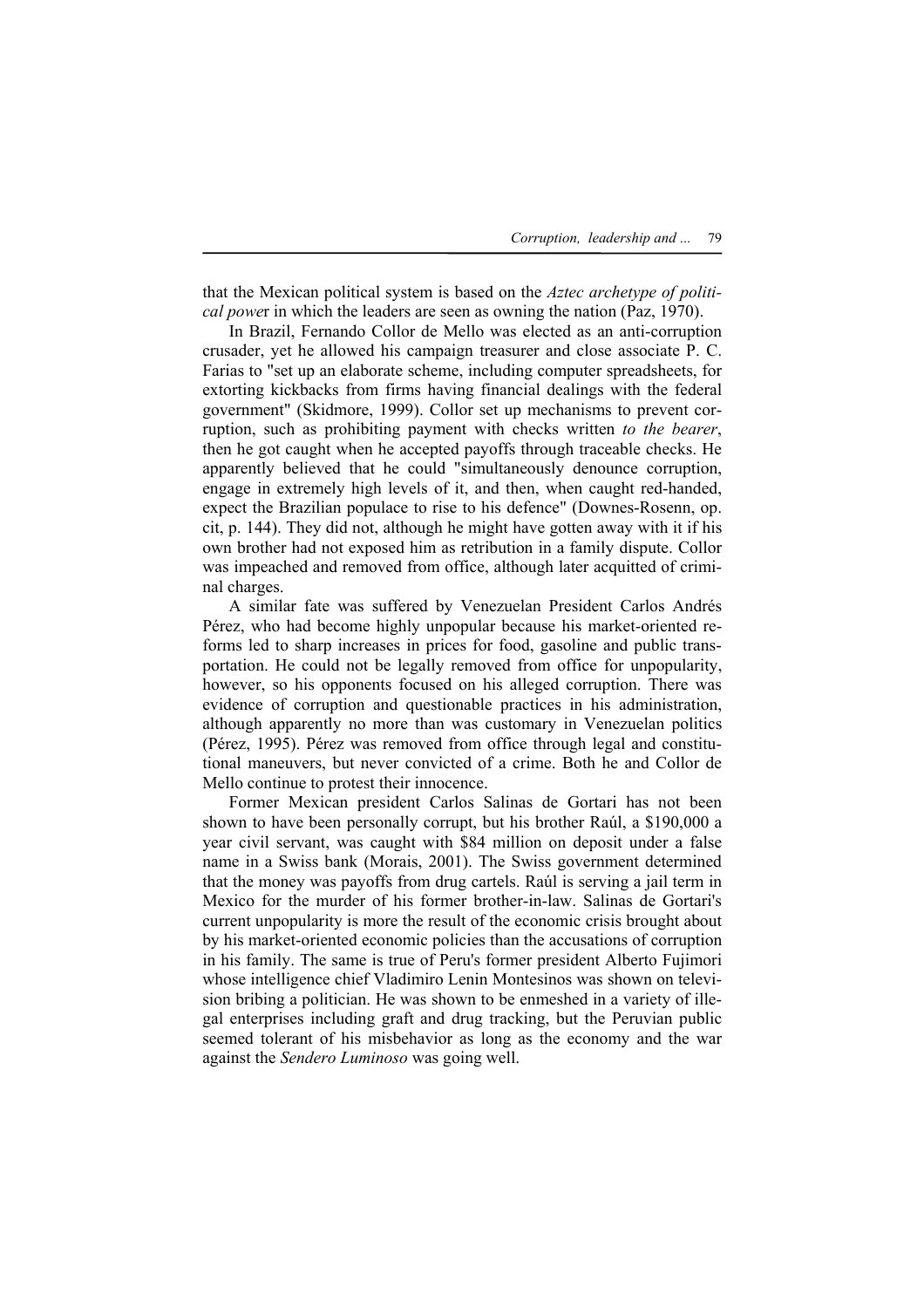Chilean dictator Augusto Pinochet was a repressive ruler whose government tortured and killed its opponents, but he was generally thought to be personally honest. It is now known that he managed to acquire a number of expensive properties in Chile over the years, and in 2004 a U.S. Senate investigation found that he had \$8 million squirreled away in the Riggs Bank in Washington, D.C. He claimed the money was contributions towards his legal expenses, but the dates did not match up and it seems more likely he was receiving kickbacks on arms sales (The Economist, 2004).

 Latin American corruption cuts across ideology. There was an orgy of property grabbing by Sandinista revolutionaries in Nicaragua after their loss of power in democratic elections in 1990 (Miranda-Ratliff, 1993). Before the Sandinista revolution, the Somoza family ran Nicaragua as a personal fiefdom, dominating businesses with governmental favoritism and building luxury homes in the midst of squalor. When the Sandinistas took power in 1979, they took over these homes and other resources which they needed to run the country. Running the country turned out to be more difficult than they had expected, in part because of United States support for the counter-revolutionary forces, and in part because they favored statist economic policies that have not worked well anywhere.

 In 1990, the Sandinistas lost a democratic election to the National Opposition Union led by Violeta Chamorro. At that point, the Sandinistas converted many of the homes and farms into their own names. Nicaraguans call this the *piñata sandinista* for its resemblance to a party game where an ornamental pot is broken open and children scramble to gather up the goodies hidden inside (Loáisiga, 2005).

 According to some reports, the Sandinistas also looted the government itself of desks, chairs, typewriters, computers, television cameras, trucks, Mercedes sedans and the like. In taking over state and private property, the Sandinistas modeled themselves on the Fidelistas who took over the luxurious life style of pre-revolutionary Cuban capitalists. In both Cuba and Nicaragua, gold Rolex wrist watches were used as rewards and status symbols for officers who carried out the confiscations. One Mexican journalist estimated the state property that was stolen in Nicaragua at \$700 million, and the private property as twice as much (Ibarz, 1991, p.61).

 Although these things are difficult to verify, there are reports that some of the commanders set up foreign bank accounts and collected "commissions" on government contracts or dollar payments from non-governmental agencies. They justified this as a normal way of doing business. Humberto Ortega's accounts were managed by one Mario "Concho" Castillo who explained to him, "Look, chief, business is business and you won't be doing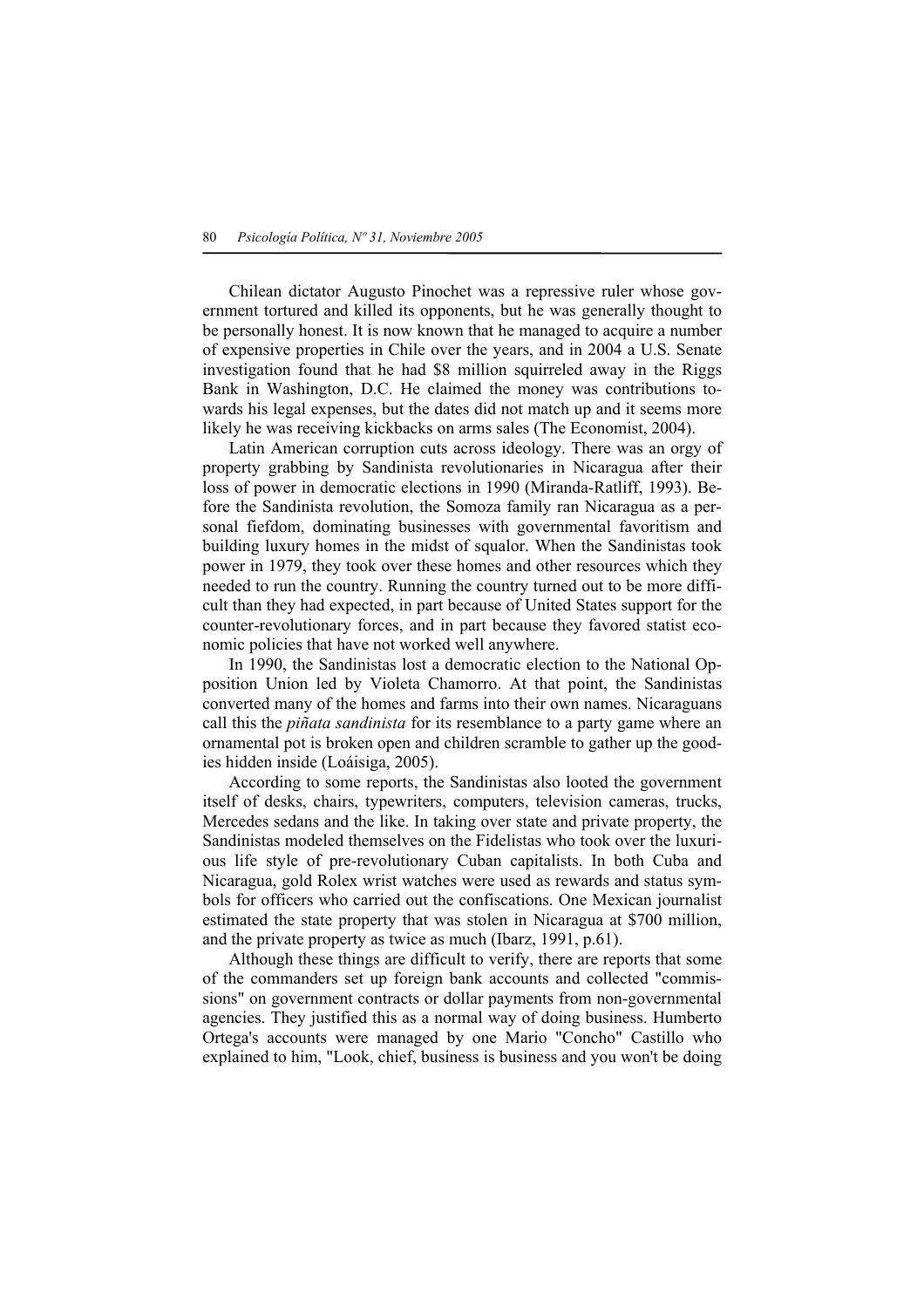anything illegal. It is perfectly normal to collect commissions for being an intermediary between buyer and seller" (Ibarz, 1991, p. 63)

 In Brazil the revelations of widespread corruption by the Workers Party government, in 2005, were shocking because the party had one of the best reputations in Latin America for high ethical standards and democratic procedures. The first hint of scandal came early in 2005 when a video tape emerged showing a Party official, Waldomiro Diniz, taking bribe money from a gambling kingpin (Alteri, 2004). A few months later Brazil's leading news magazine released a video<sup>1</sup> showing a top official in the postal service pocketing a payoff from a supplier.

 President Lula da Silva's chief of staff and top political operative, José Dirceu, resigned amid testimony that the Workers Party was paying \$12,000 monthly stipends to buy the votes of Congressmen from other parties (Alteri, 2005; Rohter, 2005a). Within a few weeks, the President, Treasurer and Secretary-General of the party resigned in response to reports of large monthly vote-buying payments to legislators in other parties. This became known as the Super Check (*mensalão*) scandal. There was also one case of money being smuggled onto an airplane in a family member's underwear. This became known as the Super Shorts (*cuecão*) or Captain Underpants scandal.

 One explanation of the bribery scandal is that power corrupts, and the Workers Party wanted, and believed it deserved, to stay in power. After decades in opposition, financing the Party with 10% tithes on their modest incomes, over 16,000 Workers Party activists now have patronage jobs and are enjoying a decent standard of living. Building a successful political machine that gets things done is the way to protect these jobs. Brazilian culture has often tolerated corruption from politicians who get things done.

 But it would be wrong to give the impression that all Latin American leaders are corrupt. When Adolfo Ruiz Cortines assumed the Mexican presidency in 1952, he used his inaugural address to denounce the corruption that had been the hallmark of the Miguel Alemán presidency (Kruze, 1952, 601). He published a list of all his assets and insisted that all 250,000 public employees do the same, and he refused the gifts presidents normally received, such as free cars from automobile dealers.

 The two Brazilian presidents after Collor de Mello - Itamar Franco and Fernando Henrique Cardoso - were free of credible reports of corruption. Chile and Costa Rica are generally known for honest politics and a minimum of corruption. Argentina was known for corruption under the presidency of Carlos Menem, but his economy minister, Domingo Cavallo, resigned and wrote a best-selling book exposing it (Cavallo, 1997). As a re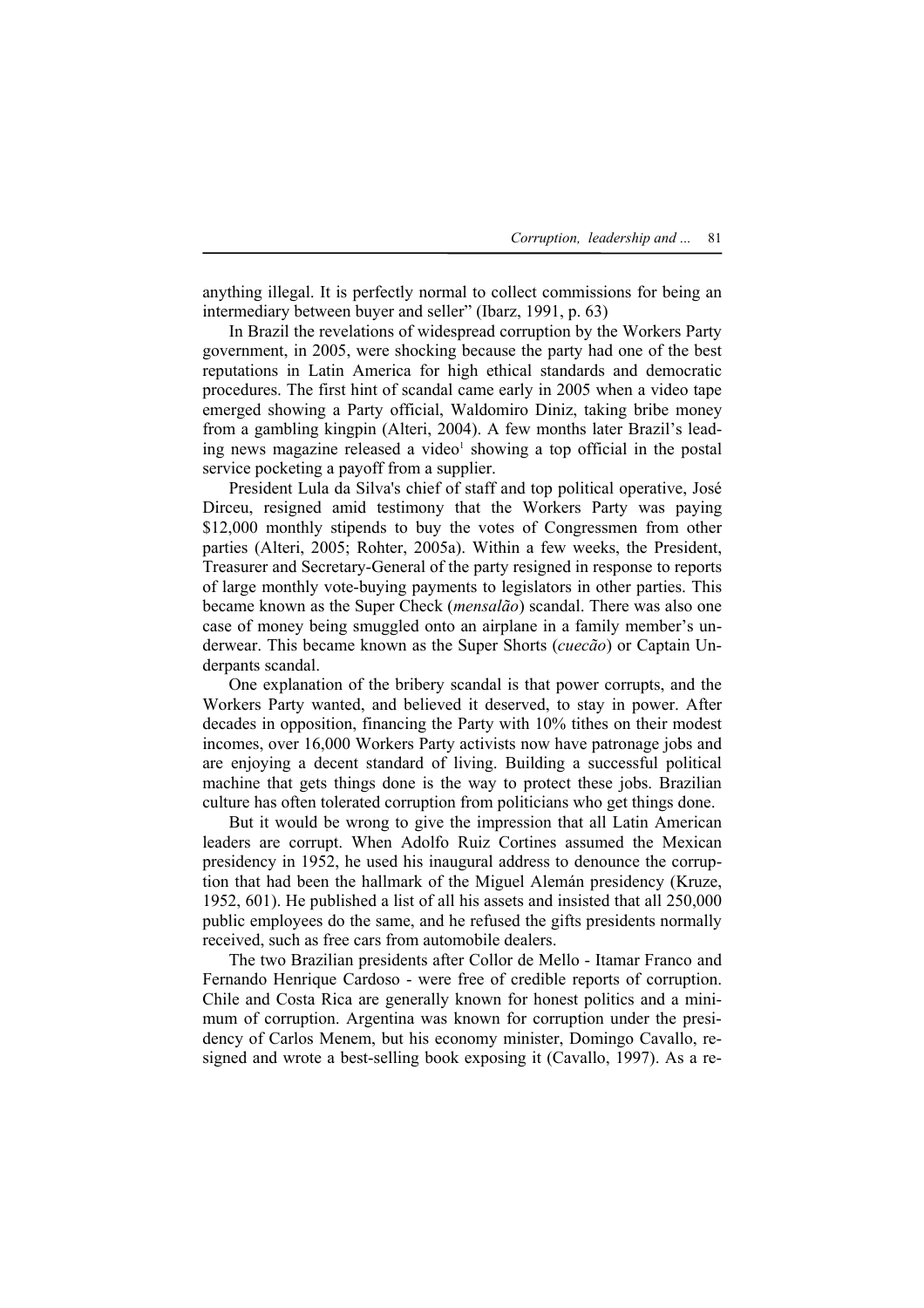sult, he himself was arrested for corruption, but he fought the accusations in the courts and was exonerated.

 Latin American corruption is not just an historical tradition. It is sometimes tolerated as a necessary evil because economic development under a corrupt leader may be better than no development at all. Countries with corrupt governments do sometimes achieve high levels of economic growth. Enrique Krauze quotes a young Mexican businessman who said "the Alemán people took over Mexico, but they made it grow" (Kruze, 1952, p. 544). In the 1950s, São Paulo Mayor Adhemar de Barros was known by the slogan *roba mas faz,* or "he steals but he gets things done" (Page, 1995, p 151). Argentina was booming while Carlos Meném was president in the early 1990s, despite reports of blatant corruption in the privatization process.

 Although corruption is a long-term drag on a market economy, in can lead to short-term growth spurts after a period of stagnation caused by poor governance. In a well run market economy the government functions as what Karl Marx called the executive committee of the capitalist class, or what Joseph Schumpeter called providing good conditions for entrepreneurs. This means that the government provides needed services such as a stable currency, reasonable interest rates, a judicial system that fairly resolves disputes and efficient regulatory agencies. If a government does not do these things well, businesses can only succeed by seeking special favors from those in power to obtain the resources and services they need. This is known as "crony capitalism" and the economic growth it provides can be better than nothing (Haber, ed.).

 Crony capitalism leads to problems in the long run because it depends on subsidized borrowing, protectionism and other measures that lead to high inflation, low productivity and excessive government debt. But it can provide impressive short or medium-term results in an economy which is emerging from a period of stagnation. Today, China and India are growing rapidly, despite high levels of corruption, as they emerge from periods of stagnation under statist governments. Many Brazilians, even on the left, are nostalgic for the period of the "Brazilian miracle" when growth skyrocketed after corrupt military governments broke a political deadlock.

 When corruption is a regular part of a system, politicians who are prosecuted for it often claim that they are being attacked by their political enemies. And indeed they usually are, but this does not mean that they are not also guilty. Fernando Collor de Mello's web site argues that he "was accused of corruption by his political opponents and by those who felt threatened by the modernization of the Brazilian economy. These forces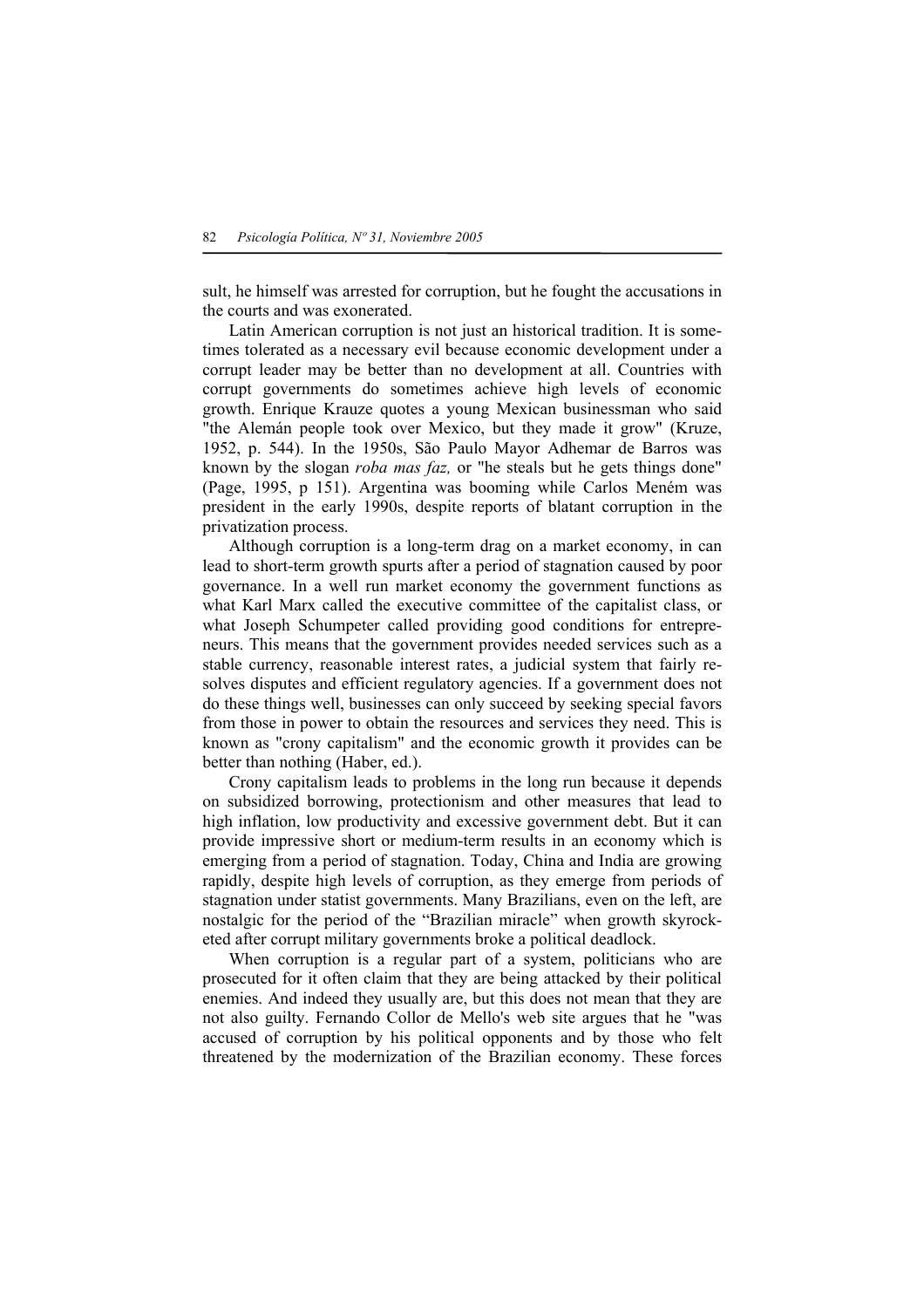organized and proposed his impeachment forcing him to resign". Since he was never convicted by the courts, the web site insists that he is the "the only politician in Brazil to have an officially clear record validated by an investigation by all interests and sectors of the opposition government". (http://www.collor.com/didyouknow.asp.) He tried to revive his political career, running unsuccessfully for mayor of São Paulo in 2000 and for governor of his home state of Alagoas in 2002.

 In 2005, Mexico City mayor Andrés Manuel López Obrador was stripped of his legal immunity from prosecution over a minor incident. He had continued to build an access road to a hospital when a judge had ordered construction to halt. If he had been prosecuted for this minor offense, he would have been unable to run for president of Mexico in 2006. His supporters believed that he was being prosecuted simply to keep him off the ballot, and pointed out that many Mexican politicians have stolen hundreds of millions of dollars and not been prosecuted. His likely opponent in that election, Jorge Castañeda, insisted that "no one can be above the law," but few found this argument persuasive. In defending himself before the Mexican Congress, López Obrador objected, "you know Mexico is a country of impunities. You know that in Mexico; that there are no white-collar criminals in jail; that the only people who go to prison are those who do not have the money to buy their freedom. Why would anyone assume that this is a country of laws, and that we live by rule of law?" (McKinley, 2005). Eventually, the government dropped the prosecution in response to popular protests.

## **Rationalizations for Sluggish Growth**

 There have been periods of rapid economic growth in Latin American countries with high levels of corruption, but these are followed by downturns or periods of sluggish growth. In the long run, over the last half century or so, economic growth in Latin America has not kept up with North America, Western Europe, Japan or South Korea. In the last two decades, it has not kept up with China or India. This is frustrating for many Latin Americans. Venezuelan writer Carlos Rangel argued that:

the history of Latin America, to the present day, is a story of failure. I am not saying this to be shocking. It is the simple truth, and we Latin Americans are quite aware of it. It is a truth that we seldom mention, but it crops up whenever we take an honest look at ourselves. We perceive our history as one of frustration (Rangel, 1987, p. 6).

 It is easier to live with failure if someone else can be blamed for it. In the 1960s and 1970s many intellectuals and activists blamed Latin Amer-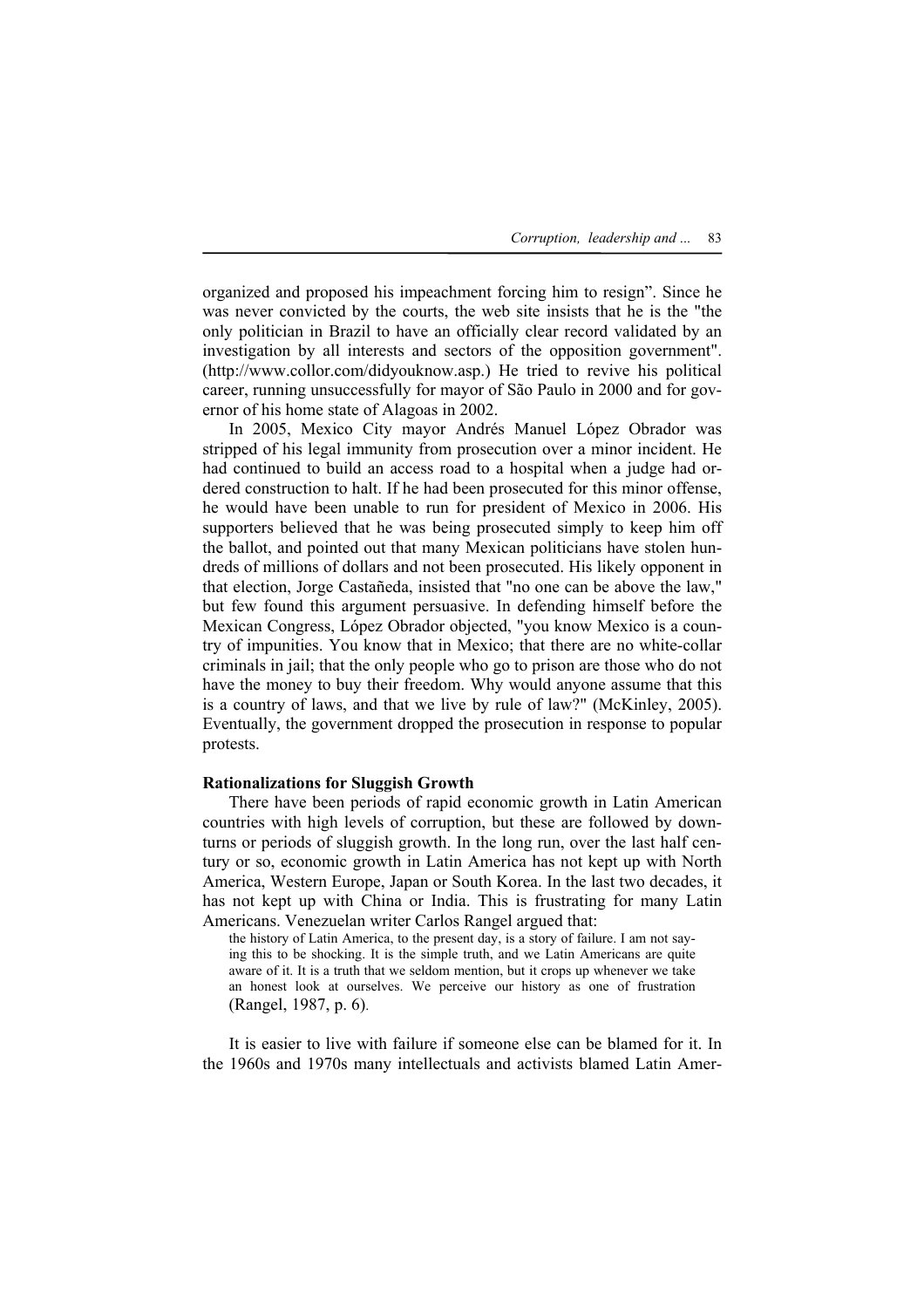ica's sluggish growth on exploitation by North American and European imperialists. Today, some still blame it on globalization, international financial organizations and multinational corporations. This belief has been defended with complex arguments about unequal trade relationships, excessive interest rates, volatile capital movements and rich country protectionism. These are all real problems, but they are best treated as challenges to be overcome rather than as rationalizations for failure. This is what Taiwan, South Korea, Singapore and Hong Kong did while the Latin Americans were complaining, with much better results.

 These "Asian Tigers" succeeded by taking advantage of world markets instead of walling themselves off from them. At first it was argued that there was room for only a few small countries to prosper in this way, but in the last decade India and China have jumped on the bandwagon. At the same time, countries that put up barriers to entrepreneurialism and world trade, especially in Africa, have done poorly. The country that cut itself off most completely from global capitalism and stuck most rigidly to Marxism, North Korea, is a disaster area, depending on charity from capitalist countries to feed its people.

 Latin America is one of the places where bad ideas go to die, but Latin Americans are getting ready to bury them. When the Argentine economy collapsed in 2002, instead of scapegoating the United States or the Europeans, many Argentine writers placed the blame squarely on their own leaders, society and culture. Shoe manufacturer Eduardo Bakchellian wrote a best selling book called *The Error of Being an Argentine* in which he attributed the country's incorrigible decadence to structural deficiencies, corruption, stupidity, perversion and economic fundamentalism (Bakchellian, 2000). His factories had been destroyed when free-market reforms flooded the country's markets with imports from Asia.

 A best-selling book by Marcos Aguinas was titled *The Atrocious Enchantment of Being Argentines.* Aguinas insisted that "the impediments to our progress are derived, in the first place, from ourselves. We are infected with a fever of profound origin, which makes us resistant to civic discipline and social altruism" (Aguinas, 2001, p. 31). In *Reality: Waking up from the Argentine Dream, s*ociologist and journalist Mariano Grondona accused his compatriots of being out of touch with reality, believing that they could live off the riches of the countryside without having to compete in the modern world (Grondona, 2002).

 Argentina is awakening from this nightmare under the more pragmatic leadership of Néstor Kirchner, but the reality remains that the country's long-term economic growth has been disappointing. In 1929, Argentina's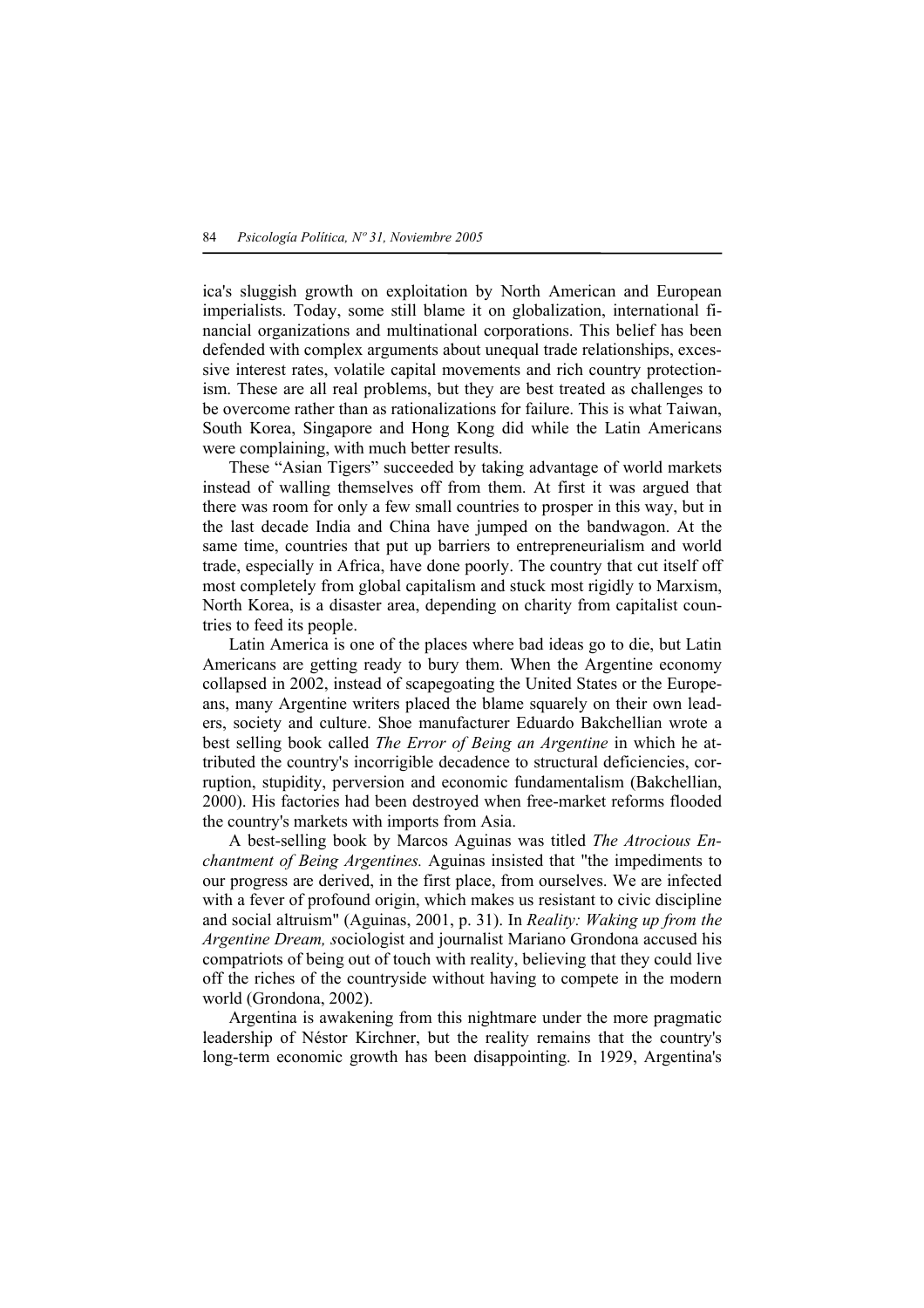per capita income was close to that of Canada. By 1990, it was only one third that of Canada and three-fourths that of South Korea. The long-term economic trends in Chart A show that Argentina has consistently lagged behind the United States and Canada since the 1940s.



**Chart A(27) 2** :**: Economic Growth in the USA, Canada and Argentina** 

 Fortunately, not all Latin American countries have done as poorly as Argentina over this period. If we compare Argentina with Chile, Bolivia and Brazil, three of its neighbors, we see remarkable differences. The data in Chart B are from the World Bank and only go back to 1975. During that period Bolivia has remained mired in misery, Chile has been an outstanding success, Brazil has made slow progress while Argentina, Latin America's most developed country, has been an economic roller-coaster. These differences show that leadership and policy choices can make a major difference. Chile's success, for a long period of years, shows that Latin American countries need not lag behind forever.

**Chart B3 : Economic Growth in Argentina, Bolivia, Brazil and Chile** 

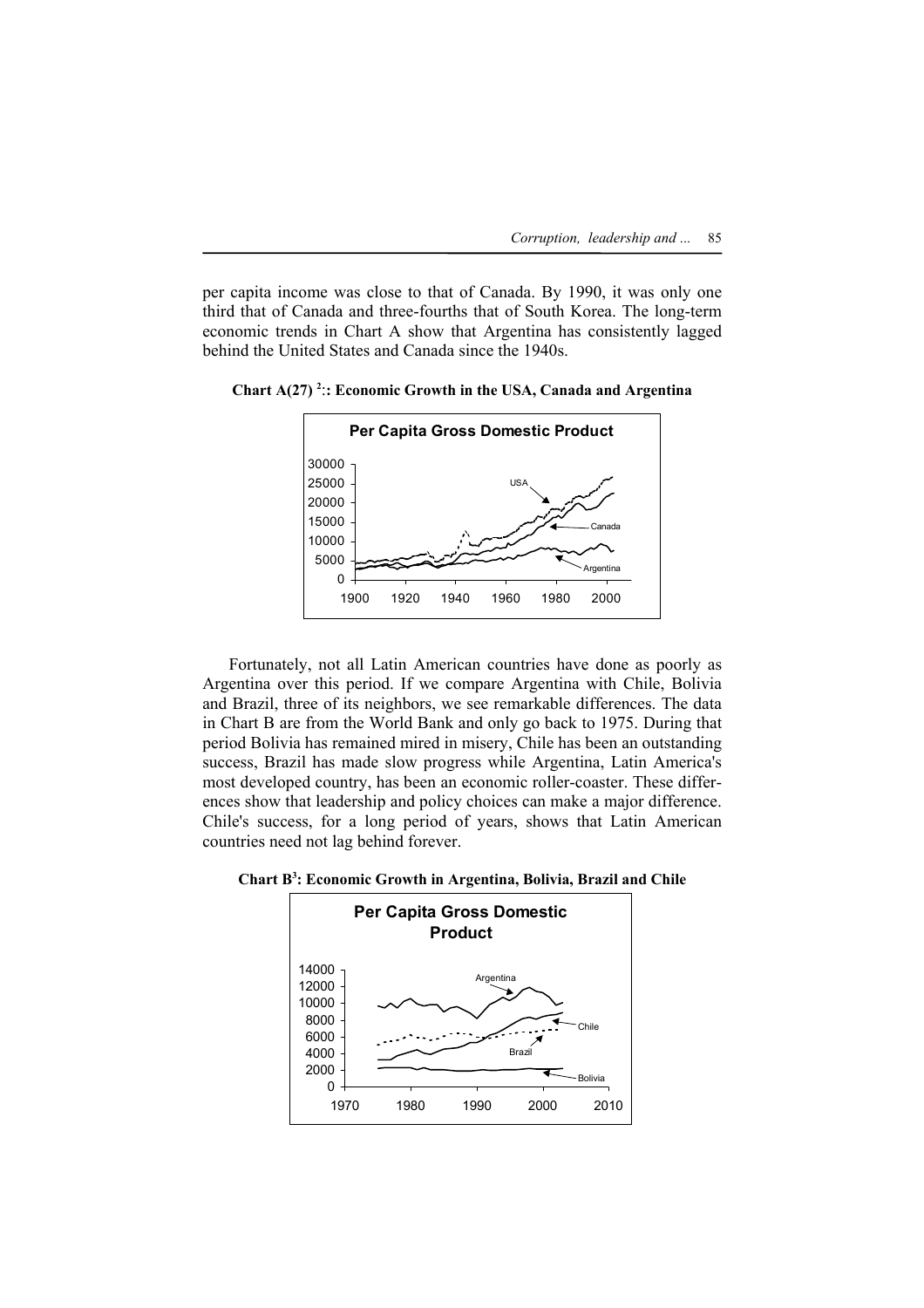Chile's economic success is disturbing to many people because it follows a brutal military dictatorship that lasted from 1973 to 1989 and because it has resulted from strongly pro-market economic policies (for a vigorous review of the flaws in the Chilean model see the journal Latin American Perspectives, Volume 30, No 5, September 2003.). But no one denies that the economic growth is real and that it has been accompanied by a reduction in poverty and an improvement in general health and welfare. Nor is Chile the only country that has made significant progress. Costa Rica has done well, and it has done so with a solid democratic record and without any army at all (Goertzel, 1984).

**Chart C4 : Economic Growth in Costa Rica, Cuba and Nicaragua** 



 Chart C compares Costa Rica's economic development for the period from 1950 to 2003 to two other countries of interest, Nicaragua and Cuba. Costa Rica's growth is quite remarkable when compared to Nicaragua's and Cuba's, but it is very similar to that of its other neighbor, Panama, which is not shown on the graph because its trends match Costa Rica's too closely. The Nicaraguan economy plummeted after the Sandinista revolution in 1979 and never really recovered. Cuba's precipitous decline came, not after the 1959 revolution, but when the Soviet subsidy ended in the late 1980s. It is starting to recover, thanks largely to investments from European tourism companies.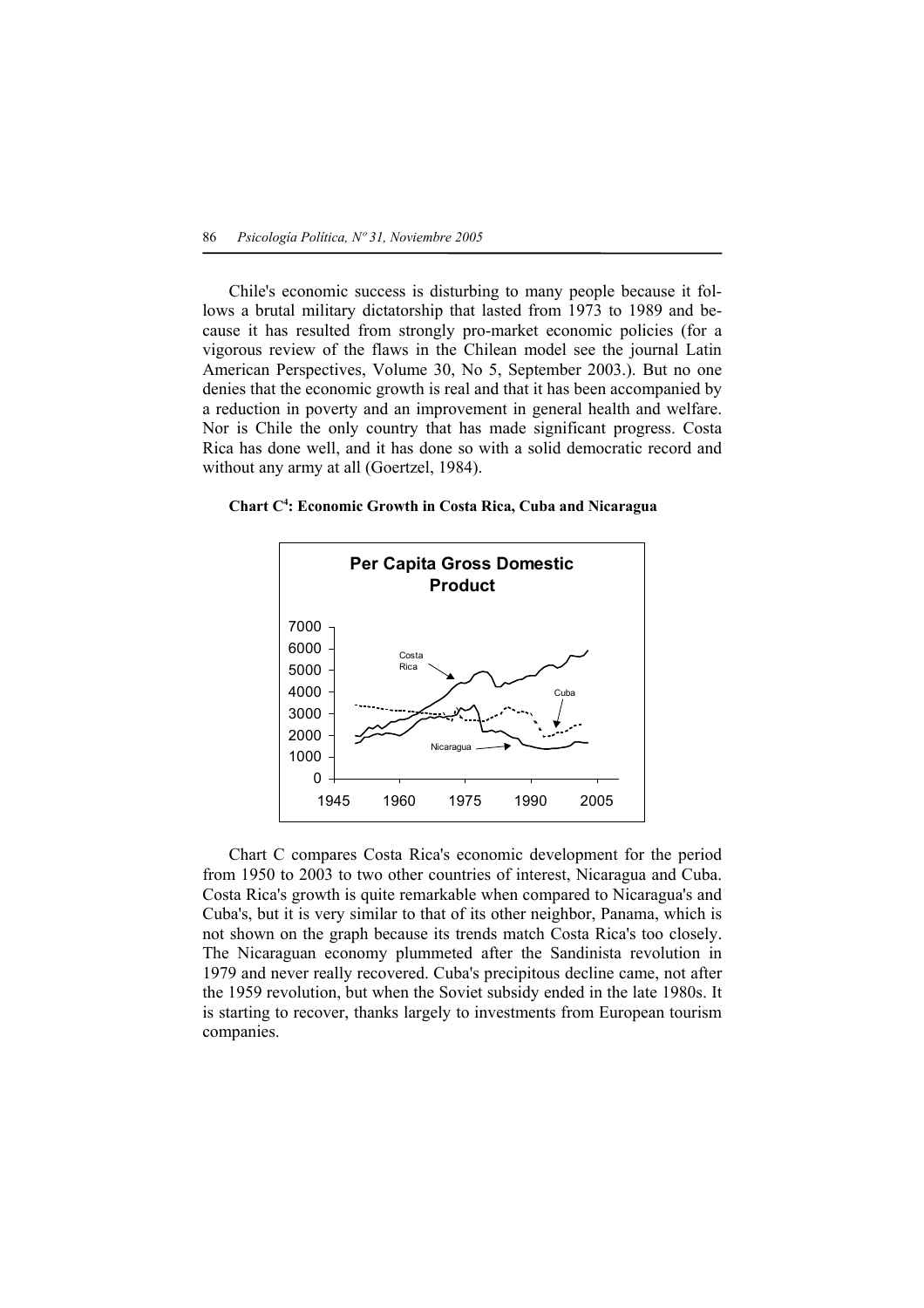### **An Emerging Ideological Consensus.**

Sociologists think of ideologies as reflections of class and group interests, and this is one of the roles that they play. But for the group that Karl Mannheim called the *unattached intelligentsia*, the main function of ideologies is to provide a sense of purpose and meaning in life (Mannheim, 1991). Sociologists, like many other intellectuals, use ideologies to dramatize their mundane lives by projecting their psychological issues onto society (Goertzel, 1993). As Kenneth Boulding observed, "an image of the world becomes an ideology if it creates in the mind of the person holding it a role for himself which he values highly... To create a role, however, an ideology must create a drama. The first essential characteristic of an ideology is then an interpretation of history sufficiently dramatic and convincing so that the individual feels that he can identify with it and which in turn can give the individual a role in the drama it portrays" (Boulding, 1964, p 159).

 To create this sense of drama, ideologies split the world into good and evil (Goertzel, 1992, for a general discussion of ideological thinking).They warn of disaster if the forces of evil go unchecked and promise utopia if the forces of good triumph. Psychologically, ideologies allow believers to externalize any doubts about their own motivations and accomplishments (Volkan, 1997; Robins-Post, 1997). Their problems are due to the pernicious deeds of the enemy, and the solution is to overthrow the enemy. Of course, the fact that an ideology plays psychological functions does not mean that it is untrue. Even paranoids have enemies. But people caught up in ideological thinking often use enemies as rationalizations for their own failures.

 Latin America has had many strong ideological movements that have brought about significant social changes including national independence, agrarian reform, abolition of slavery, national industrial development and even, in a few cases, socialist revolution. Socialism was the dominant ideology on the left for much of the twentieth century, but the collapse of the Soviet Union, the electoral defeat of the Sandinistas in Nicaragua, and the continuing crises of the Cuban economy have sapped enthusiasm. Latin American leftists still have an enemy -global capitalism- but they lack a convincing utopia. They insist that *another world is possible* but they are unable to articulate how that world would be organized. Efforts to develop a new utopian vision have not yet been very convincing (Garretón, 2003).

 This is not just a criticism made by opponents. Many on the left recognize the problem and discuss it openly at gatherings of the World Social Forum and other groups. Duncan Green, a sympathetic observer writing for a leftist publisher, described one of these meetings as follows: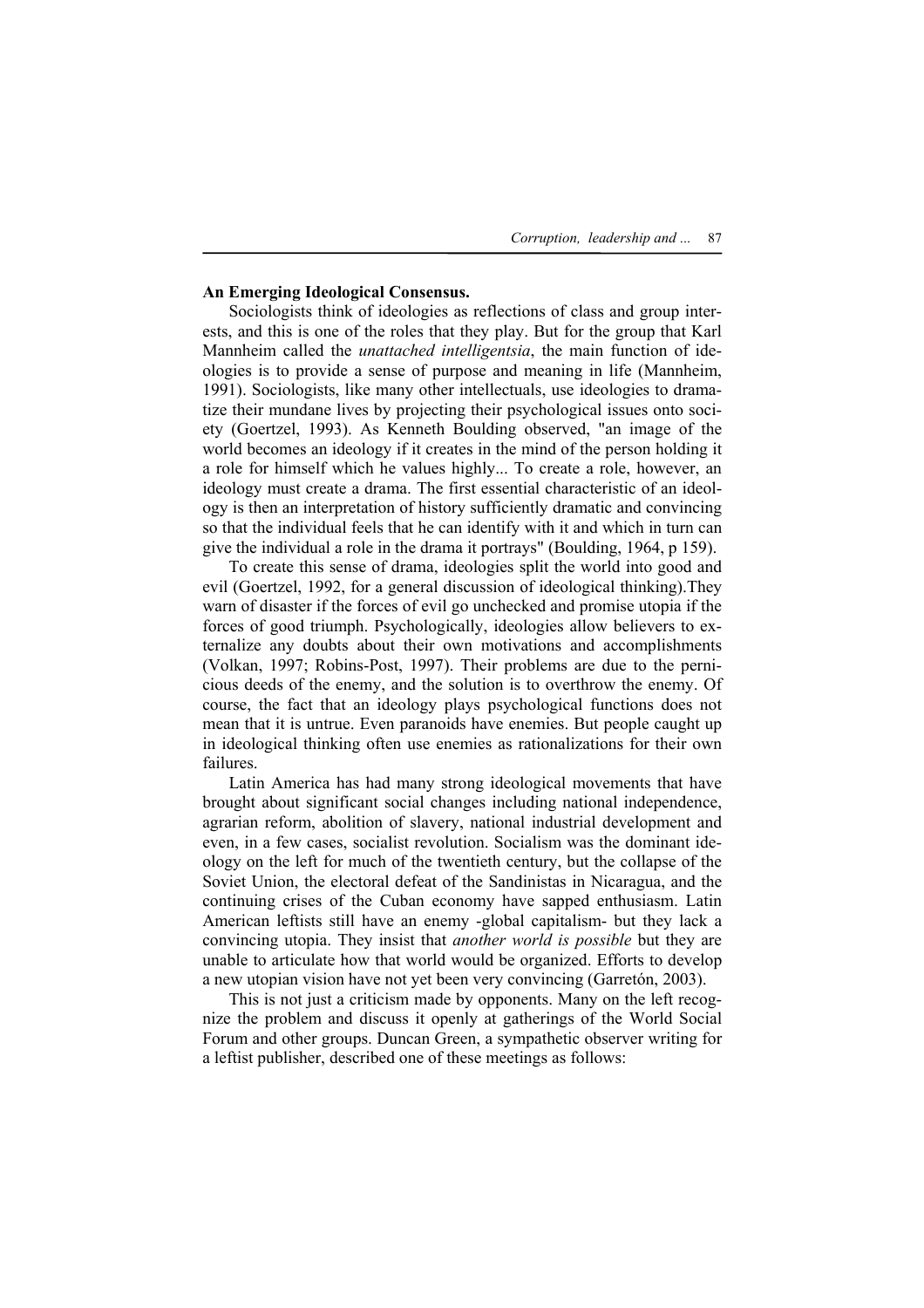participants at the World Social Forum focused on the big picture (rights, justice, democracy) and on process (participation, citizenship, alliances, institutions, international conventions). They celebrated the vibrancy of grassroots organizations and drew inspiration from one another's stories of struggle and resistance. On economic issues, the focus of discussion was on denouncing present injustices and deciding how wealth should be distributed: there was little on ways of generating wealth in the first place - there was clearly some way to go in putting together a convincing and comprehensive alternative economic model (Green, 2003, p. 217).

 The lack of a credible alternative economic model became an urgent political problem when the Workers Party elected in Luiz Inácio Lula da Silva President of Brazil in 2002. The new government had to put its rhetoric into practice. Back in the 1970s, many of the leaders of Brazil's Workers Party were members of Leninist and Trotskyist organizations conducting a courageous armed struggle against the military dictatorship. But the armed left was suppressed, the Soviet Union dissolved, and democracy came to Brazil, as elsewhere in Latin America, through nonviolent political compromises (Castañeda, 1994). Some Workers Party activists were on a study tour to East Berlin when the masses stormed Communist Party headquarters, an event which profoundly challenged their beliefs. When this experience was followed by the collapse of the Soviet Union and the adoption of market economics in China, India and even Cuba, they concluded that the future organization of society would be "capitalism in its globalized form, or neoliberalism" (Almeida, 2003).

 For years, the Workers Party's stock in trade had been attacking *neoliberalism*. Lula won the 2002 presidential election by making cheerful promises to implement a "new model" while carefully avoiding specifics that might upset any group of voters. His goals were exemplary: economic growth, an end to hunger, lessening inequality, and so on. But he never said exactly how he would accomplish them.

 In the same campaign, Lula made a very explicit promise to keep up the payments on the country's debts, a promise that left precious little room for changes in government finances. The prospect of Lula's election had frightened the investors, both Brazilians and foreigners, who lend the government the money it needs to pay its bills. So the outgoing government of Fernando Henrique Cardoso got Lula da Silva and the other candidates in the 2002 Presidential election to sign a commitment approved by the International Monetary Fund. Reassured by this agreement, the Fund supplied a \$30 billion cushion to prevent panic. Thanks to this agreement, Brazil avoided the kind of crash Argentina had just gone through.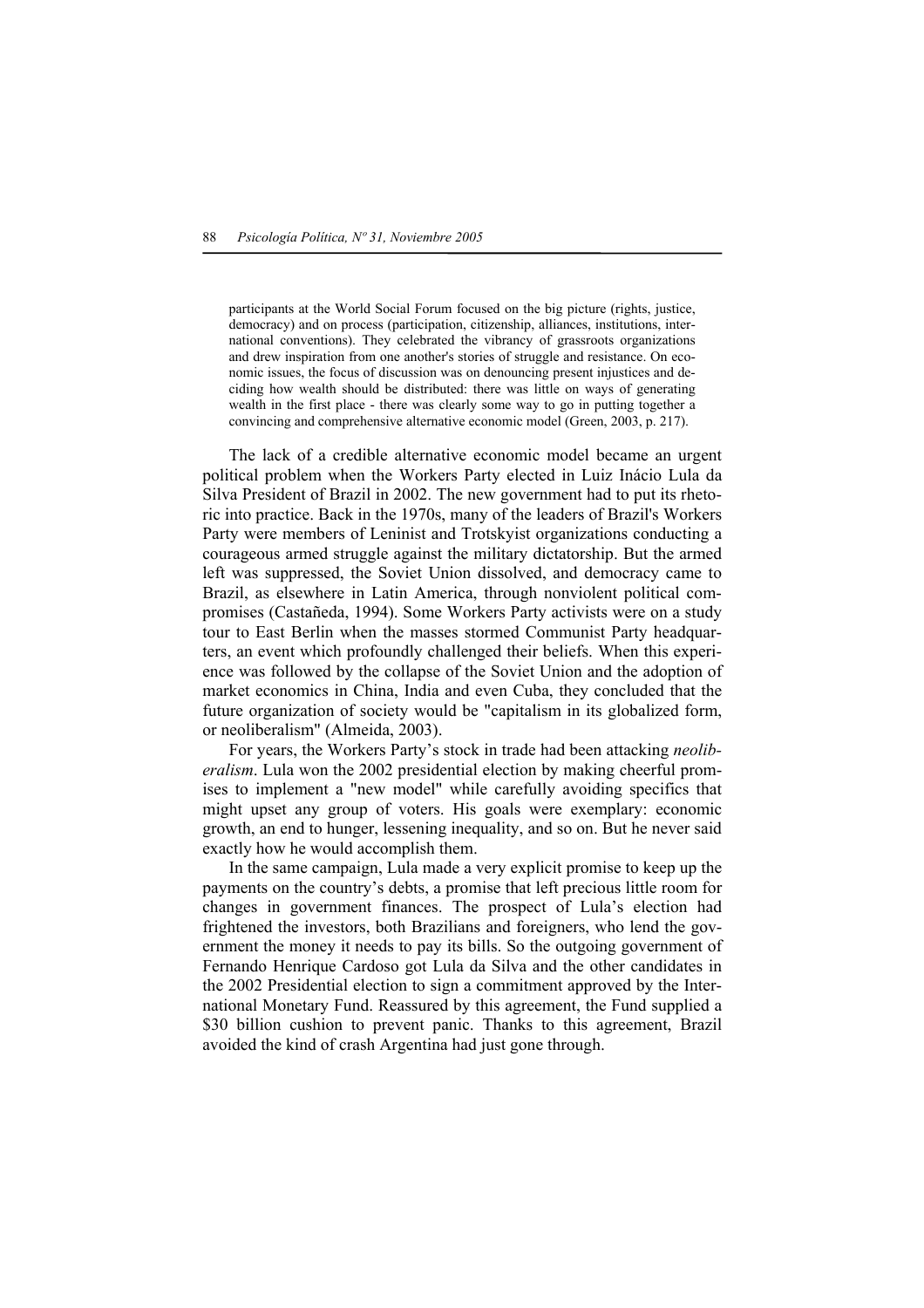Because of this agreement, and his firm campaign promise to the Brazilian people, Lula was committed to continuing most of Fernando Henrique Cardoso's financial policies when he took office. Many supporters hoped that this would only be temporary, until things settled down, and he could begin to implement the promised *new model*.

 But the new model was defined only by vague slogans such as "giving priority to social goals over economic ones" that have no explicit policy content. Voters were free to read whatever they wanted into them. This worked brilliantly for the election, but when they began to make actual policy decisions it became clear that Lula's planning and economic ministers intended to stick with Cardoso's model indefinitely. This meant giving priority to controlling inflation, opening the economy to world markets, cutting debt and interest rates, and using the private sector as the engine of economic growth (Vieira, 2005). In short, all the things they had denounced for years as *neoliberal*.

 The most important Workers Party leader carrying out this assumption is Finance Minister Antônio Palocci, a Trotskyist turncoat who played a central role in the transformation of the party to reformist politics. His role within the administration was strengthened by José Dirceu's fall from power in the 2005 corruption scandal, although there is a risk of his succumbing to the same fate. The success of his economic policies was the only real accomplishment the Workers Party could point to as it prepared for the 2006 elections. These policies were little changed from those of the previous administration that the party had long denounced as *neoliberal*.

 It can be difficult to give up political comfort of scapegoating ¡*neoliberals* or *elitists* even when this has nothing to do with one's actual economic policies. It is hard to generate enthusiasm for capitalism in Latin America because it is so closely associated with the United States. Rather than explicitly argue for capitalism or socialism, many people use ideological code words. Supporters of free market economics usually call themselves liberals or social democrats. Like modern supporters of capitalism everywhere, they emphasize their support for social programs, especially health care and education, to help everyone benefit. Opponents of capitalism, on the other hand, usually denounce *neoliberalism* instead of attacking capitalism *per se*. Oddly enough, the word *liberal* without the prefix is seldom denounced because of its association with traditionally respectable groups. Brazil's Workers Party allied itself with a Liberal Party as well as several Communist Parties in the 2002 election.

 As a technical economic term, neoliberalism refers to a set of policies including limiting state spending so as to maintain a stable currency, priva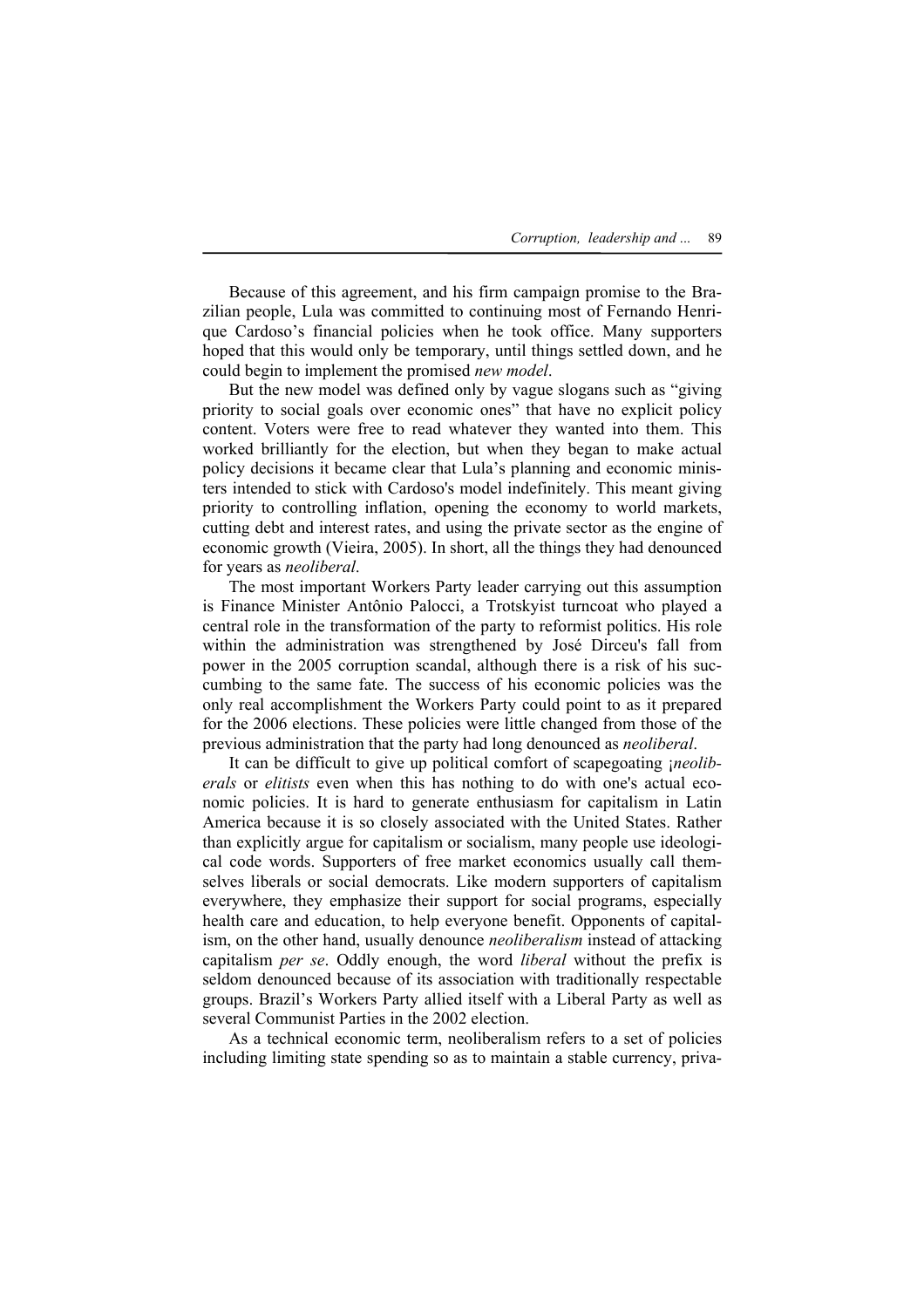tizing state-owned industries, cutting barriers to international trade, and freeing capital markets. These policies do not necessarily go together, nor do they have to be imposed in a rigid or arbitrary way. But they have been at certain times, most notably in Chile in the late 1970s, which is when they became stigmatized.

 But when people denounce *neoliberalism* in ideological arguments, they seldom refer to specific policies. In its ideological usage, *neoliberals* is a code word for "selfish elitists who put profits ahead of people". It is a scapegoating term, a politically correct alternative to anti-Semitism. People who are most vehemently opposed to *neoliberalism* are usually not interested in discussing specific economic policies and often do not even have any clear ideas about them. This is the clue that the term is being used as a psychological tool instead of as a tool for serious economic analysis.

 The actual economic evidence about neoliberal economic policies is quite mixed<sup>5</sup> It is clear that imposing neoliberal policies in a rigid and arbitrary way can cause serious problems, but that is true of any economic policy, and no responsible leaders advocate that. Most economists agree that a careful, judicious opening of markets, combined with social programs to improve health, education and deal with other social problems, is a good thing. People who bitterly attack *neoliberalism* are attacking a straw man if by that they mean *a wholesale retreat of the state and reliance on markets*. This is something which everyone including the World Bank's Michael Walton believes is "clearly undesirable, and hopelessly incomplete as a development strategy". But Walton goes on to say "if the concern is rather over the value of macroeconomic prudence and a set of market oriented policies, then these are an essential part of the development process in Latin America, on grounds of growth, stability, and inequality" (Walton, 2004, p. 181).

 Left-of-center Latin American leaders such as Brazil's Lula da Silva, Chile's Ricardo Lagos, Uruguay's Tabaré Vázquez and even Venezuela's Hugo Chávez agree with Walton and the World Bank if we judge by what they do instead of by what they say. Leftists who have won power in Latin America in the  $21<sup>st</sup>$  century have not done so by promising to replace free markets with nationalization of industry or high protective tariffs. They have advocated "decentralization and the creation of a free, competitive economy and strong legal institutions open to all", and an end to "crony capitalism and authoritarianism" (Vargas Llosa, 2005). They have also promised social programs to redistribute wealth and improve services to the poor and working classes, promises that they can keep only if free-market policies generate the economic growth needed to pay for them. They are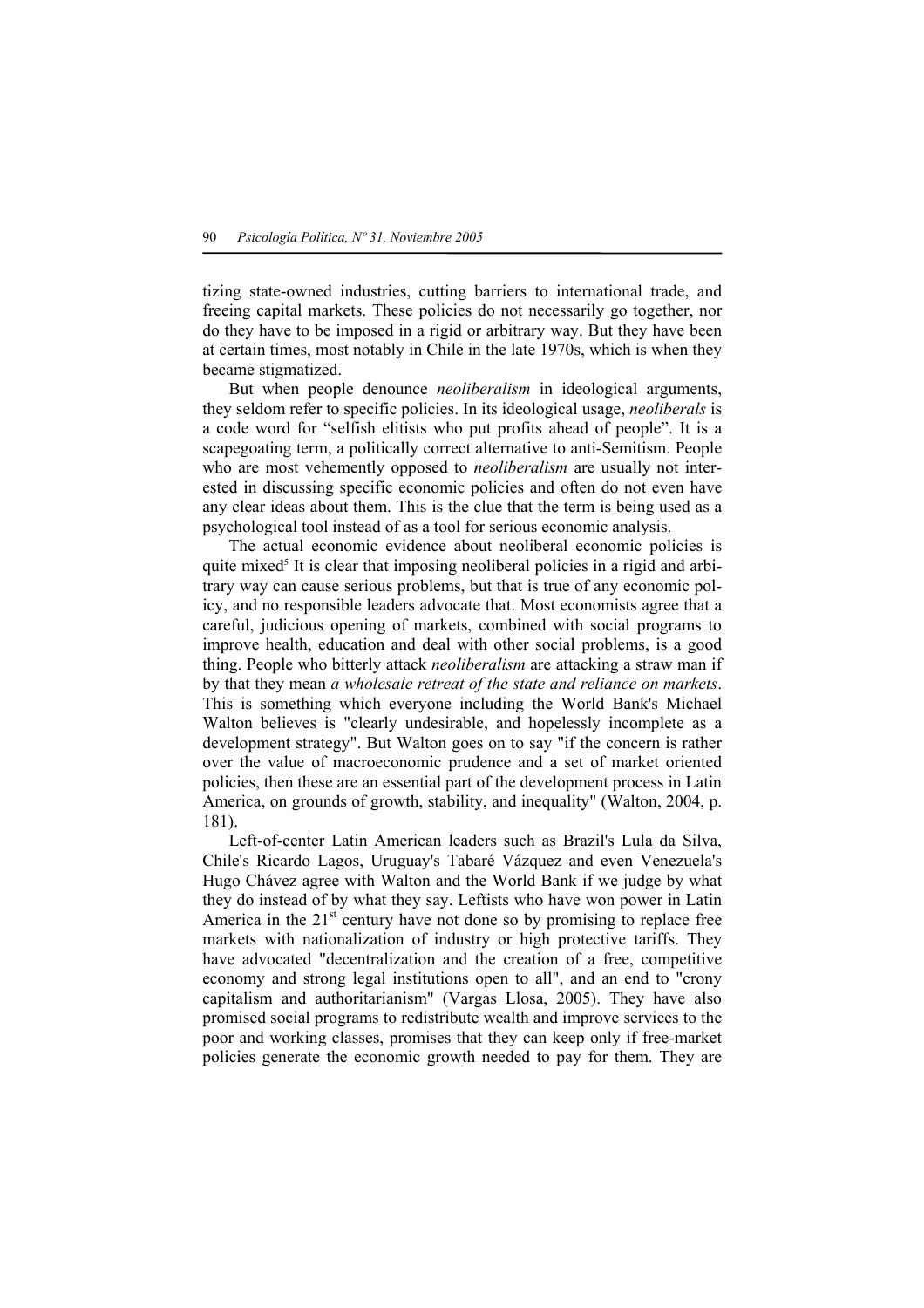emotionally anti-establishment, but they have no real disagreement with the consensus thinking or *pensamento único* that dominates serious economic discussion today (Viera, 2005).

# **Chameleons, Hedgehogs, and Foxes**

 This conflict between emotional needs and rational beliefs has led to the emergence of a new kind of leader in Latin America. Javier Santiso calls these leaders *chameleons* (Santiso, 2002). A chameleon runs for office as an anti-establishment, anti-neoliberal populist, then as soon as he is elected he reveals his true color and becomes an enthusiast for privatization and open markets. Chameleons are reminiscent of North American Communists in the 1950s who suddenly converted to militant anti-Communism. Their new views were a mirror image of their old ones. They continued to polarize the world into good and evil and they continued to promise to bring about a dramatic, revolutionary transformation of society. They simply switched from one extreme to the other. Leading *chameleons* include Carlos Menem in Argentina, Alberto Fujimori in Peru, Hugo Banzer in Bolivia, Jamil Mahuad in Ecuador and Carlos Andrés Pérez in Venezuela. Unlike their zoological namesakes, however, these chameleons are unable to change their colors back when the political climate changes.

 Brazil's Fernando Henrique Cardoso, who had a long career as a Marxist sociologist before becoming a politician, is sometimes accused of being chameleon because he implemented market-oriented economic policies as President of Brazil. He is often quoted as having said, *forget everything I ever wrote* when he became President. It is ironic that this is by far his most famous quotation because it is a myth. Cardoso has repeatedly denied ever having said such a thing, and there is no original source for the quotation. He has continued to edit and republish his older publications after leaving office, and is eager to have people read them. Cardoso's views did not change overnight, but evolved quite openly over a period of years (See Goertzel, 1999; 2002). In his election campaigns, he was straightforward about what he intended to do.

 To continue with zoological metaphors, Cardoso is not a *chameleon* but a *fox*. The fox is an animal that keeps its eye on the goal, changing its strategies and tactics quickly when circumstances warrant. In a classic essay, Isaiah Berlin contrasts the *fox* with the *hedgehog*, an animal that, at least in Greek mythology, subordinates everything to one consuming idea (Berlin, 1953). In more conventional terms, hedgehogs are true-believers, foxes are pragmatists, while chameleons are turncoats (Goertzel, 1992). Latin Americans often admire hedgehogs like Don Quijote who fight to the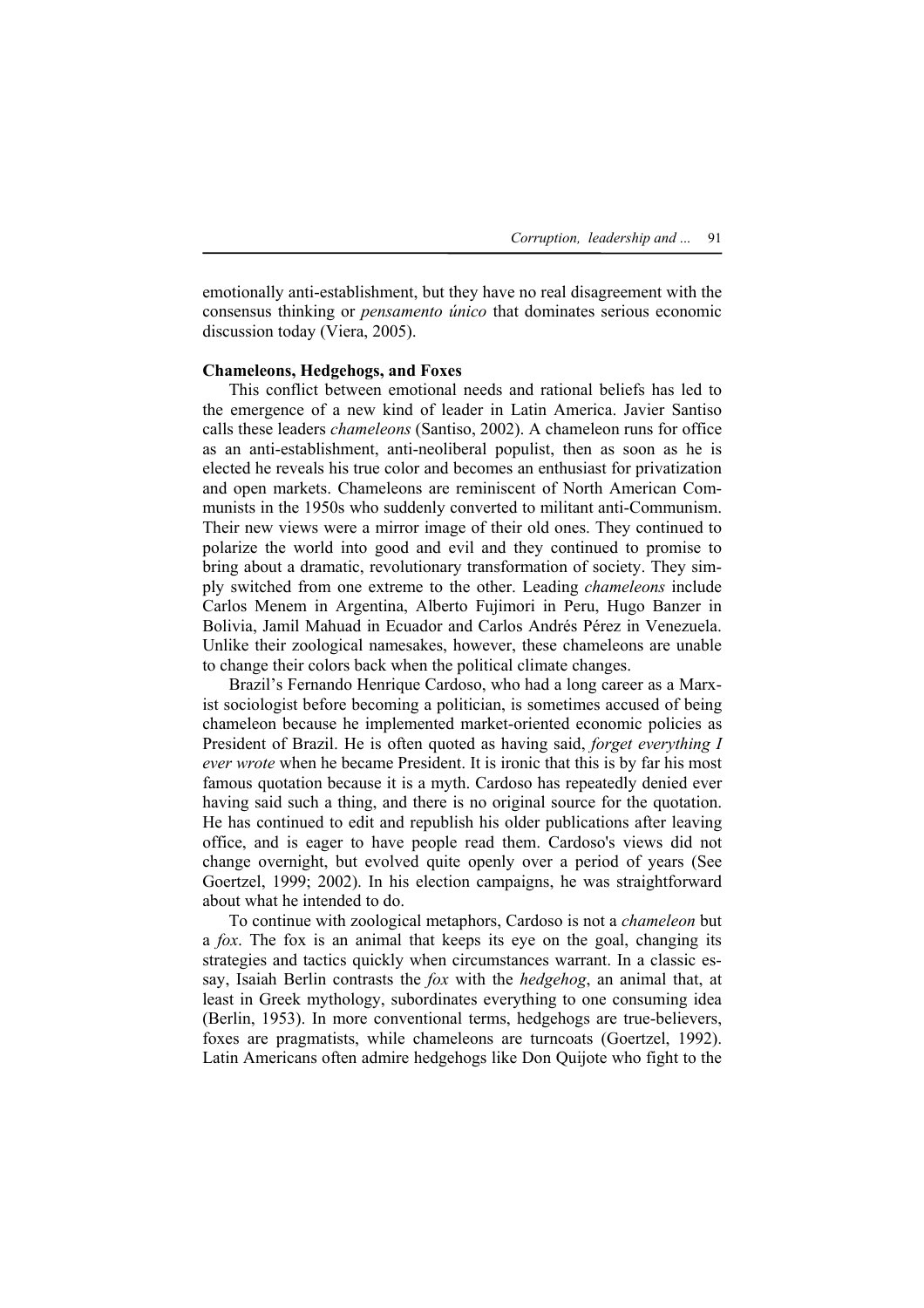end, all the more so when the cause is hopelessly mistaken. A passionate struggle is its own reward, even if it is tilting at windmills. In his psychologically revealing attack on Fernando Henrique Cardoso, Brazilian author Gilberto Vasconcellos denounces him as an *anti-hero* who is not angry enough about the world's injustices. He accuses Cardoso of not valuing *love, patriotism or spirituality*. He denounces Cardoso's economic plans as the result of *castrated eroticism* which he thinks is typical of the São Paulo intelligentsia. He complains that Cardoso "is horrified at the idea of martyrdom...it is not the desire of being a martyr which seduces him psychologically" (Vasconcellos, 1997, p.83).

 To the pragmatist, these objections are bizarre. Latin America has had plenty of presidents with martyr complexes and it has never lacked for love, patriotism or spirituality. Everyone knows the *The Girl from Ipanema*. What Latin America needs from its presidents is not eroticism but sound economic and social policies and the ability to make them work. This means steering a course between the Scylla of populism and the Charybdis of monetarism. Javier Santiso believes the Latin American leaders of the future will be foxes, not hedgehogs of the right or the left. He says, "il n'y a pas, comme on pourrait le croire, passage d'un paradigme a l'autre mais bien l'émergence d'un nouveau style cognitive. Autrement dit, on assiste à la faillite de l'idée meme d'utopie politique et d'économie politique de l'impossible, la faillite d'un style cognitive (Santiso, 2002).

 Marta Lagos, director of the Instituto Latinobarómometro in Santiago, Chile, shares this view of the Latin American future. She believes that the classic left of the 1960s is no more. Instead of seeking to destroy the old in order to build the new, contemporary leaders "are progressive reformists, not conservatives or rightists, but wanting to transform society by means of reforms within the rules of the market" (Lagos, 2005).

# **Corruption as a Method of Social Reform.**

 Transforming society within the rules of the market is easier for an authoritarian regime such as the Pinochet dictatorship in Chile or the *Communist* government in China. Even Fidel Castro's Cuba has advantages in this regard. But Latin American democracies find that it is difficult to get desperately needed reforms through Congress. Politicians are judged by how many jobs they can get for their supporters or how much funding they can get for projects in their district, not by their commitment to belttightening reforms. It is easy to be popular when, like Hugo Chavez in Venezuela, you have a huge fund of oil money to hand out. But market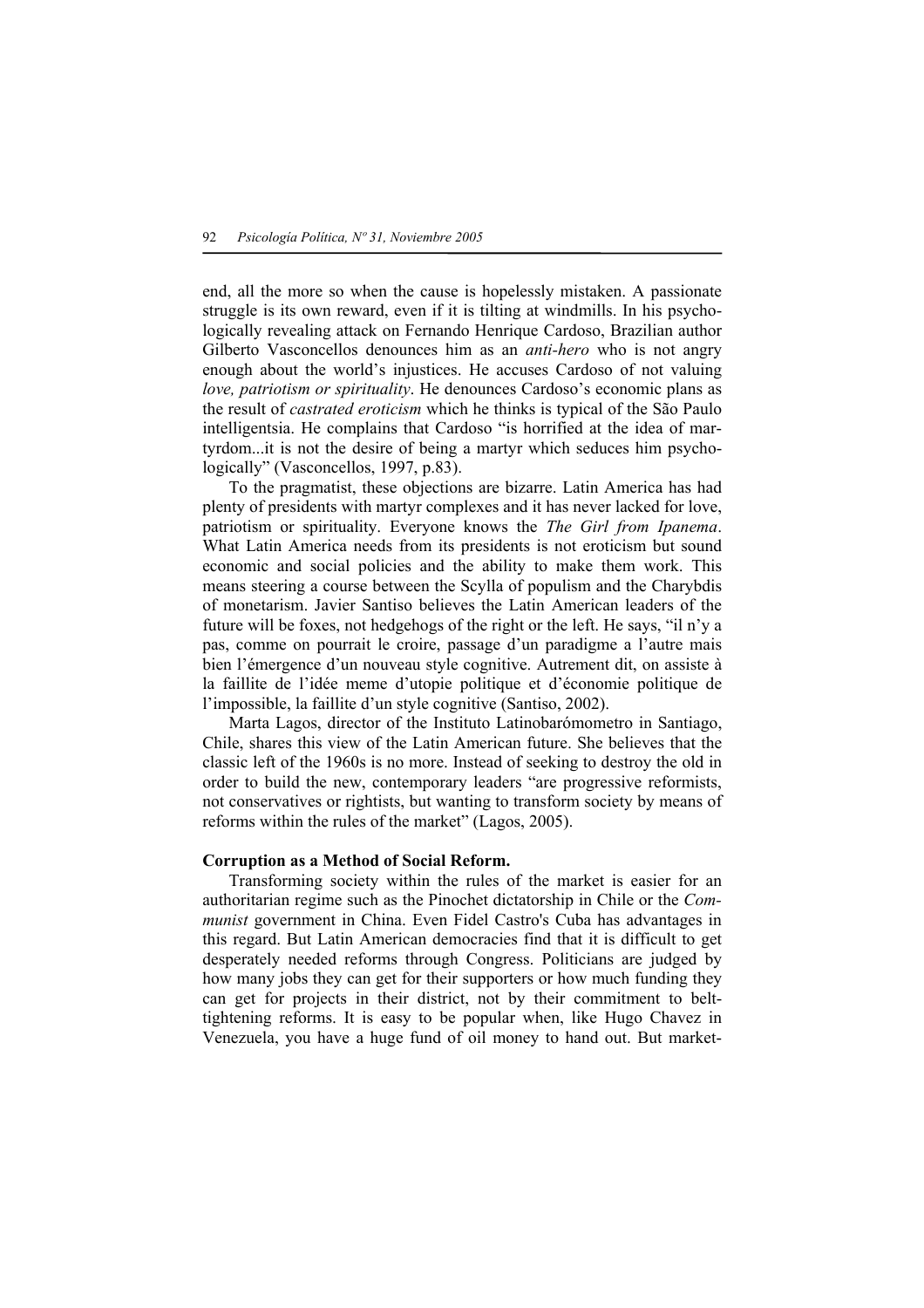oriented reforms require cutting wasteful spending, increasing taxes and cutting protections for inefficient producers, none of which is popular.

 Sometimes a country can make difficult reforms when conditions have reached such a crisis that no alternative seems possible. Fernando Collor de Mello actually froze everyone's bank account and prevented them from spending most of their money for a year. Most people accepted this drastic measure because they were desperate for a solution to the hyperinflation the country was suffering from. Sadly, it was only a temporary fix. Fernando Henrique Cardoso was finally able to end hyperinflation in Brazil in the early 1990s only because the Congressional leadership feared that it was close to causing a total economic meltdown.

 When Lula da Silva became President of Brazil there was a risk that the country would fall into default like Argentina. He responded responsibly by keeping expenditures and inflation down, paying debts and maintaining a stable investment climate. For the first two years, these policies worked reasonably well. Economic growth was strong and employment was up. This was, however, accomplished by continuing the *neoliberal* policies of the previous government, which was not what the party had promised its supporters. In its report to the public on the government's first two years in office, the main policy change the Workers Party could take credit for was cutting taxes on business, a measure they would have righteously denounced had it been done by anyone else<sup>6</sup>.

 Ironically, the Workers Party government was turning out to be very good for business, while its premier social program - the Zero Hunger project - quickly became an embarrassment. No one doubted Lula da Silva's sincerity about not wanting any Brazilian to go to bed hungry, but the program his staff devised was old-fashioned and needlessly bureaucratic. It was modeled on the food stamp program devised in the United States in the 1930s, instead of on more innovative programs pioneered by previous Brazilian governments that gave parents stipends for keeping their children in school.

 The Zero Hunger bureaucracy also created opportunities for petty corruption in remote, impoverished communities. The mayor of one such community, Acauã, in the northeastern state of Piauí, observed that: "it was supposed to be for poor families, but it ended up being for political families, for the sons and daughters of the members of the town council and other privileged types". In the state capital, Teresina, more than a thousand state employees were fraudulently enrolled (Rohter, 2005b).

 Fortunately, the Lula da Silva government had the good sense to listen to criticism of its program. The Minister of Food Security and Combat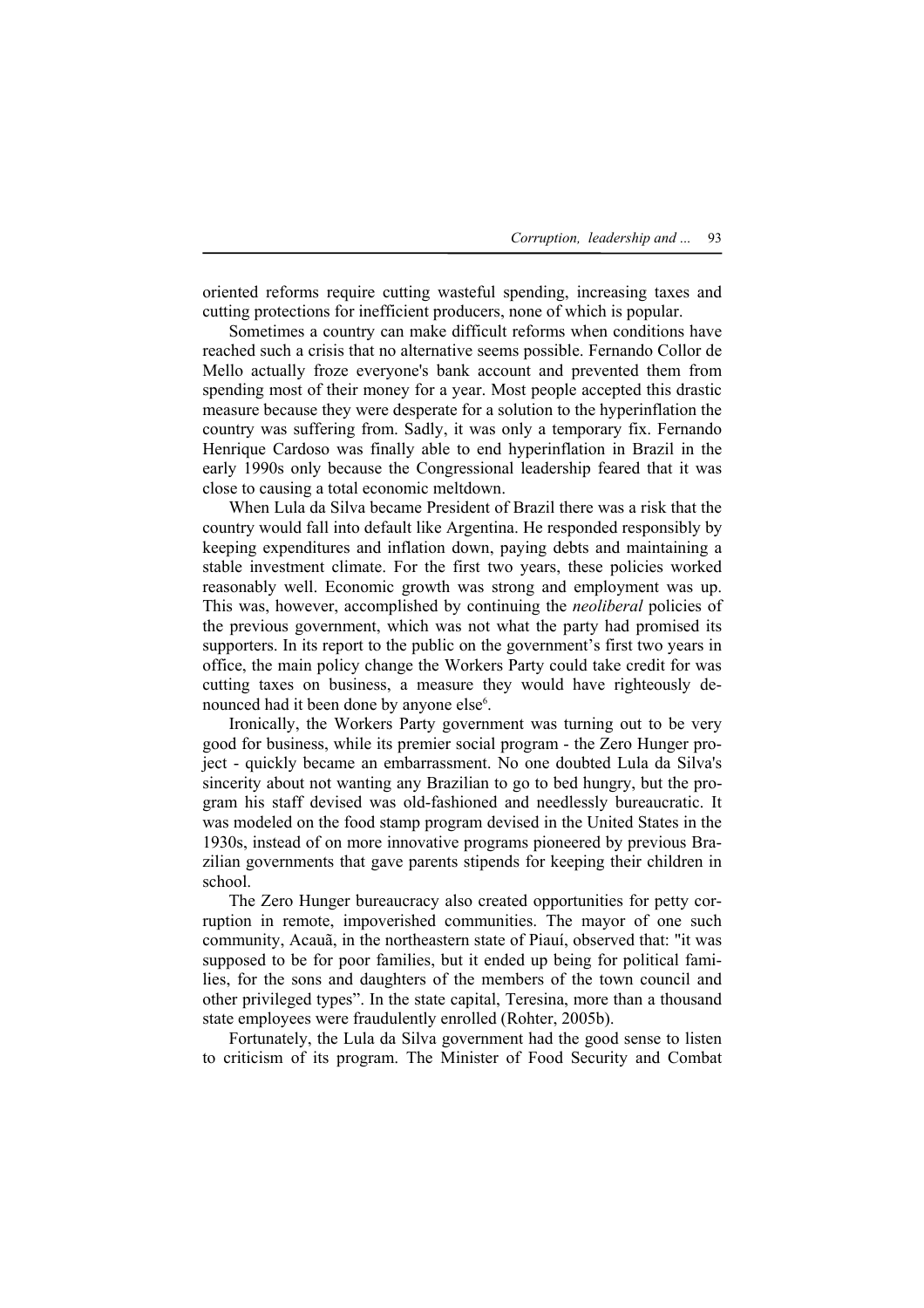Against Hunger, José Graziano, had to be dismissed and the agency was folded into other programs that were already in place but starved for funding.

 Lula da Silva's administration came to be known as *Fernando Henrique Cardoso's third term* both by those who thought this was a good thing and by those who did not. Unable to develop a new model, their best alternative was to build on Cardoso's accomplishments by completing the projects he had left undone. This meant tax reform and social security reform to put government finances on a sounder basis that would permit cutting interest rates.

 In its first two years, the Lula da Silva government was surprisingly successful in getting legislation passed to accomplish these very difficult goals. In December, 2003, Congress passed a very important pension reform providing for a tax on civil service pensions and a phased increase in the retirement age to 60 for men and 55 for women (Brazilian women have never felt obliged to give equal work for equal benefits). The legislation was opposed by Workers Party senator Heloisa Helena and three party congressman, so the party expelled them. The reform was strongly opposed by the public employee unions that made up a very important part of the party's base.

 The Workers Party had always opposed pension reform when it was proposed by Cardoso, but once in power, the leadership had the good grace to admit they had been wrong. For their part, the Social Democrats could hardly oppose measures they had been advocating for the past eight years. But combining the Social Democratic and Workers Party votes seems not to have been enough. Passing the pension reform, and an equally important tax reform, apparently required the support of legislators whose votes were purchased with bribe money, money that was obtained from graft from government suppliers.

 So far, there is no evidence that top Workers Party leaders were using corruption for personal enrichment, although people around them certainly were. They were buying the votes of politicians from other parties as a means of passing their reform agenda and building their political power base. They were using corruption as a means of passing reforms they were unable to get through Congress otherwise because of interest group opposition. Until they were caught on video by enterprising reporters, this strategy was working fairly well.

 After the scandal, Lula had to turn to the center-right Brazilian Democratic Movement Party (PMDB) for allies, and the PMDB leaders have demanded \$2.6 billion in pork barrel projects in exchange for joining the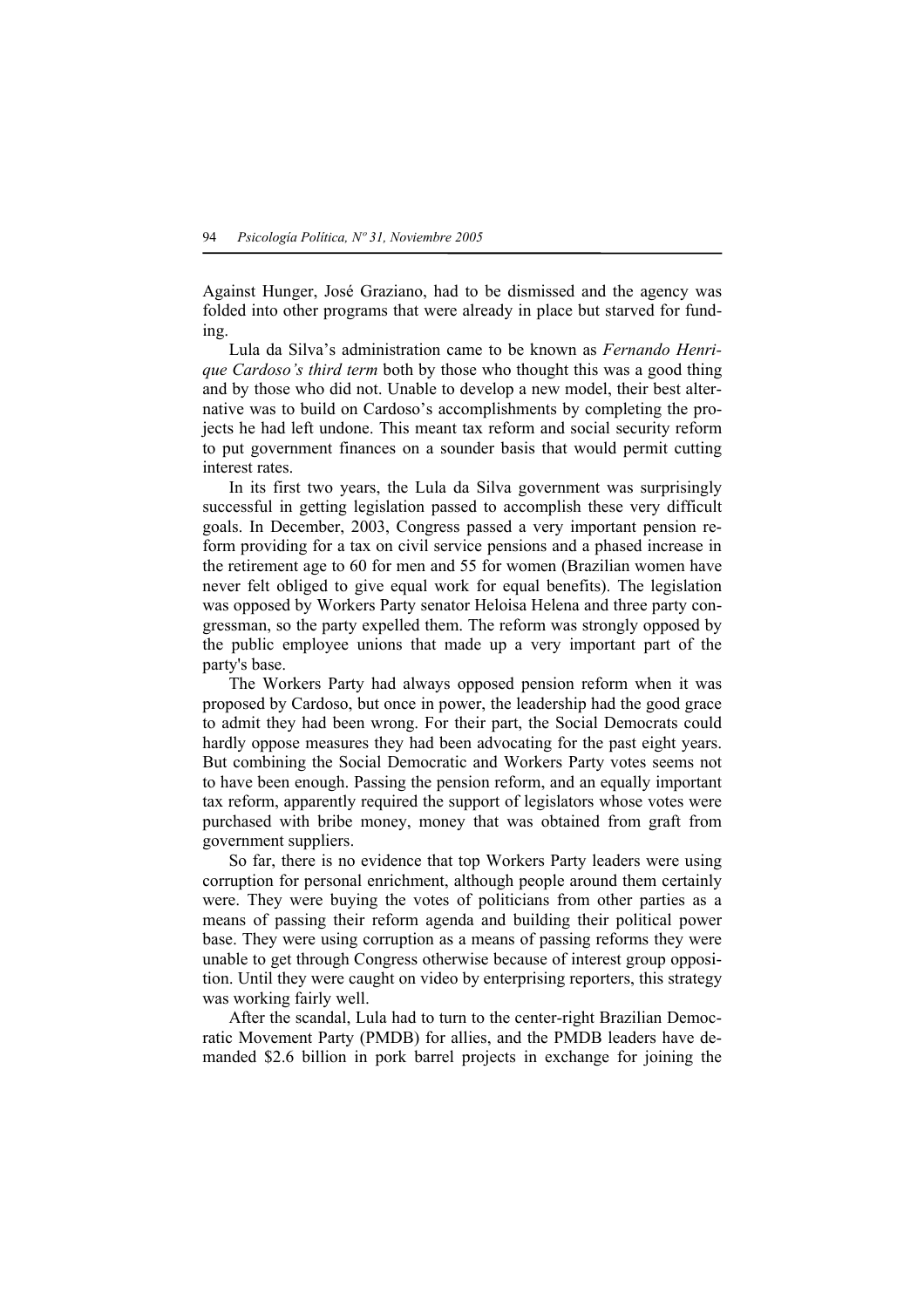cabinet (Jornal do Brasil, 2005).Buying support in this way, although perfectly legal, is much more expensive than buying votes with bribes. The Lula government may find it necessary to buy support from all kinds of groups - farmers, universities, landless workers, public employees, industrial groups - which will make it difficult to meets its spending targets for keeping inflation down, repaying the country's debts, and lowering interest rates.

 Any lingering hopes for socialist transformation in Brazil are also damaged by the corruption scandal. It is hardly a good time to advocate giving government bureaucrats greater control of the economy, although some true believers on the Brazilian left are still trying. But this was highly unlikely in any event. The greater misfortune is that the window of opportunity for meaningful social democratic reform under the Lula government has passed. Any chance of progressive social democratic reforms in Brazil requires a working alliance between the Workers Party and the Social Democratic Party. But the Workers Party is full of militants who spent the eight years of Fernando Henrique Cardoso's administration chanting *Out with FHC*. They simply cannot bring themselves to admit that they have nothing better to offer. The Social Democratic Party, for its part, is concentrating on using the corruption scandal to win the next election for itself.

## **Awakening from the Nightmare?**

 Is Latin America awakening from the nightmare of corruption? Or is it getting worse? There are grounds for concern, and not only in Brazil. In Peru, more than a dozen of President Alejandro Toledo's relatives are accused of influence peddling, and his popularity is as low as Alberto Fujimori's before him. His youngest brother, Pedro, obtained a 20 year telephone concession for a new company with only a \$1500 investment. In Mexico, Vicente Fox's attempts to prosecute officials of previous governments have failed and there are reports of improper funding in his campaign organization and his wife's charity activities (Rohter-Forero, 2005).

 In Nicaragua, the record after the Sandinistas left power has not been good. President Enrique Bolaños prosecuted Arnoldo Alemán, of his own Constitutionalist Party, who was President from 1997 to 2002, on charges of embezzling more than \$100 million, part of which was apparently used for Bolaños' own campaign. Alemán was convicted and sentenced to 20 years in prison, but was allowed to serve in house arrest. It appears that his lenient treatment is part of a political deal between the Constitutionalist Liberals and the Sandinistas (Miami Herald, 2005).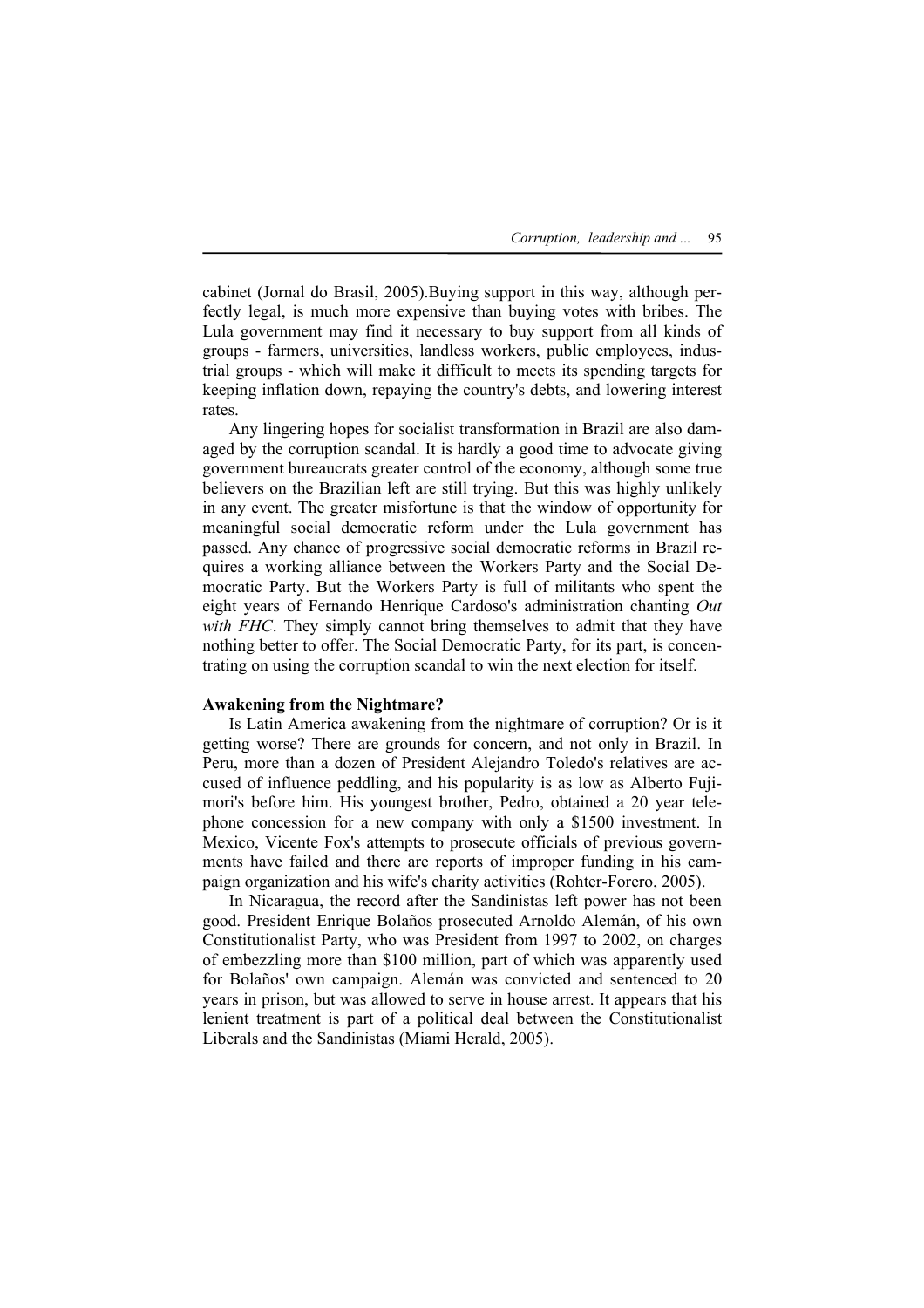There are discouraging reports from Costa Rica. Prosecutors have charged two former presidents with taking kickbacks on government contracts, and Costa Ricans fear that their country may not be as different from the rest of Central America as they had thought. A survey by the University of Costa Rica found that "Costa Ricans don't like their President. They don't like their legislators. They think private businesses are robbing them. They don't trust the justice system. They say their municipalities are riddled with corruption…"(Kimitch, 2005)

 A more optimistic spin is that corruption reports and prosecutions are increasing because of more vigilant attitudes, not because things are actually worse. Brazil's Lula da Silva made this argument, pointing out that you see more dirt during a housecleaning than when everything is swept under the carpet. But Transparency International's research has not shown an improving trend. Indeed, they report a worsening trend from 2002 to 2003 in Argentina and Chile as well as in the USA, Canada and other countries. They do report an improvement in Colombia, probably due to a new administration (Graff, 2003).

 Corruption is deeply rooted in a view of government as the leading source of jobs, contracts and financing for businesses. Peru's Alejandro Toledo is a free-market advocate, but when he won power he was besieged by requests for jobs and favors from members of his political party and even from his brother and sister. According to Fernando Rospigliosi, a respected journalist who was Alejandro Fujimori's first minister of the interior, "they were dazzled by power and money and they immediately tried to take advantage, and they did it like it was the most natural thing in the world. They would show up at ministries and ask people to be placed in certain jobs. It's very Peruvian. You obtain power and you use the power for your own benefit" (Rohter, op cit)<sup>7</sup>.

 In Brazil, sociologist Francisco de Oliveira resigned from the Workers Party, of which he had been a founder, soon after Lula da Silva was elected. His concern was that the Lula government was not living up to its socialist ideals. He was concerned, however, that people would suspect he was feeling slighted because he was not offered a job in the new administration. Eager to show that this was not the case, he reported that, even before the Lula government took power, he received a visit from a representative of the transition team who told him that:

the top positions in the new government have to be negotiated, but for any second level position, in my area of competence and preference, I had only to make my choice and I would have the right of first refusal. He then pulled out a giant organizational chart of the Brazilian government to look for positions or functions I might choose…(Oliveira, 2003, Dec. 14).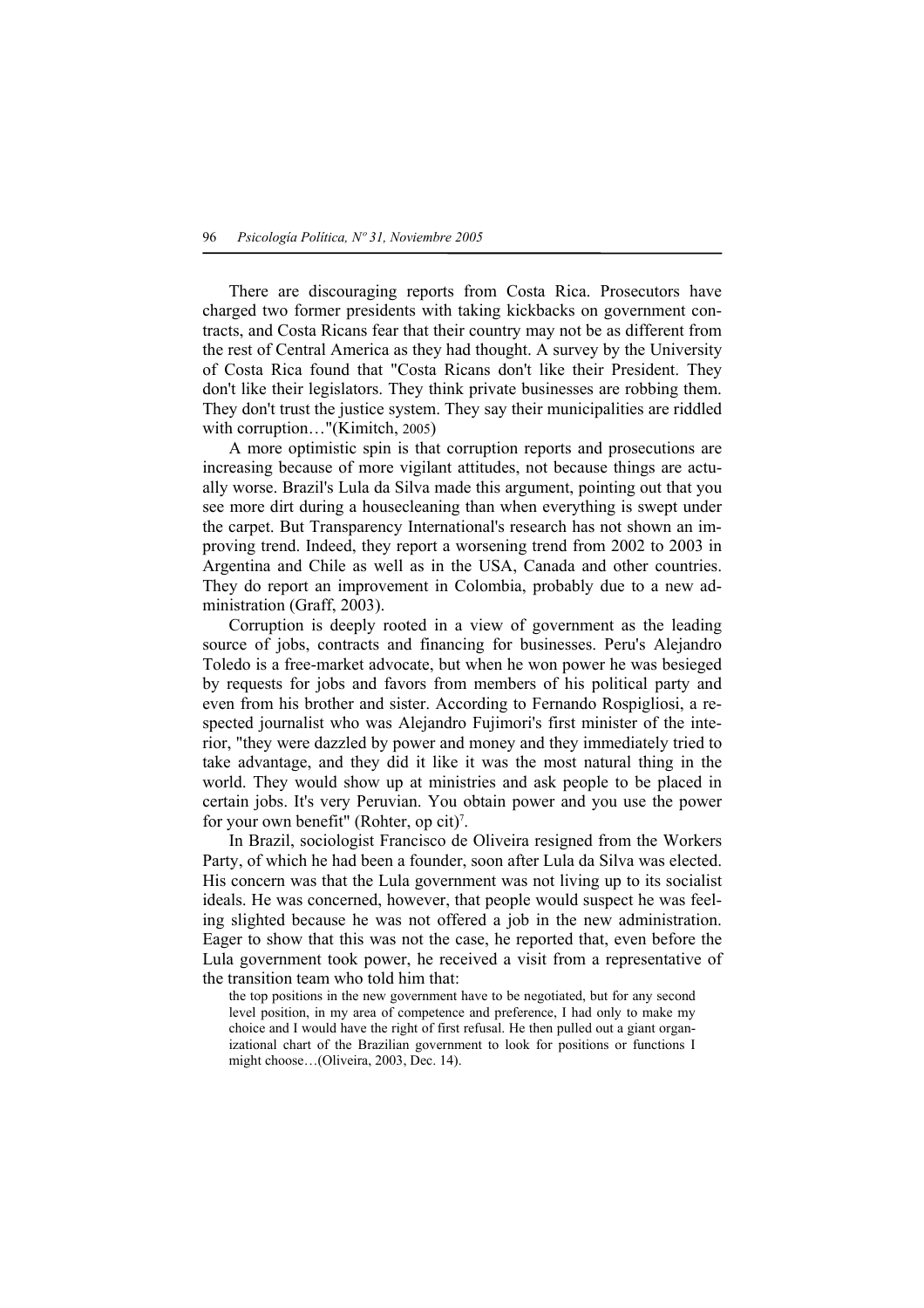As long as countries have huge organizational charts full of patronage jobs, the temptation for corruption will be great. This problem is not limited to Latin America and reforms that have worked in other places might be helpful. This was the thinking of a group of Mexican businessmen who put up several million dollars to have former New York City mayor Rudolph Giuliani offer advice. Giuliani's consulting team was warmly welcomed by the city's mayor, leftist Manuel López Obrador, who was desperate for answers to the city's crime problem.

 New York City's crime rates had fallen dramatically during Giuliani's administration, although there is controversy about how much Giuliani's leadership contributed to what was a much broader trend (Blumstein, 2002). But the system that Giuliani reformed in New York City was similar to that in many Latin American cities. New York had bloated, inefficient bureaucracies, routine corruption, and powerful organized crime syndicates(Siegel, 2005).Bringing Giuliani's team in for a fresh viewpoint was a reasonable idea, although he did not have the magical, instant solution many Mexicans hoped for (Gerson, 2005).

 Giuliani cut corruption in New York by privatizing some services, using the threat of privatization to obtain concessions from unions, and setting up rigorous licensing and oversight to drive organized crime out of sectors such as trash hauling and the fish market (Jacobs, 1999). He cut the role of government in the city's affairs by cutting welfare services and by streamlining licensing and inspection regulations. Like many Latin American cities, New York had gotten to the point where it took months of paperwork and waiting in line at government agencies to get permission to open a business or begin a construction project. Welfare rolls had grown to the point where serving the poor was the city's major industry. Giuliani's was bitterly opposed by public employees unions, but he had strong popular support and his reforms were surprisingly successful.

 To cut crime, Giuliani moved to make policing more effective. The most popularized innovation was rigorously enforcing laws against minor crimes such as not paying for subway rides or bothering motorists with offers to clean their windows. Perhaps a more important innovation was using statistical data to evaluate police policies. Police administrators were held responsible for cutting crime rates in their districts. Instead of being told what to do, they were told to get results and to use their own initiative in doing so.

 Although Giuliani was a Republican, the management tools he used were part of a theory of public administration known as "reinventing government" which stresses making bureaucracies more flexible and holding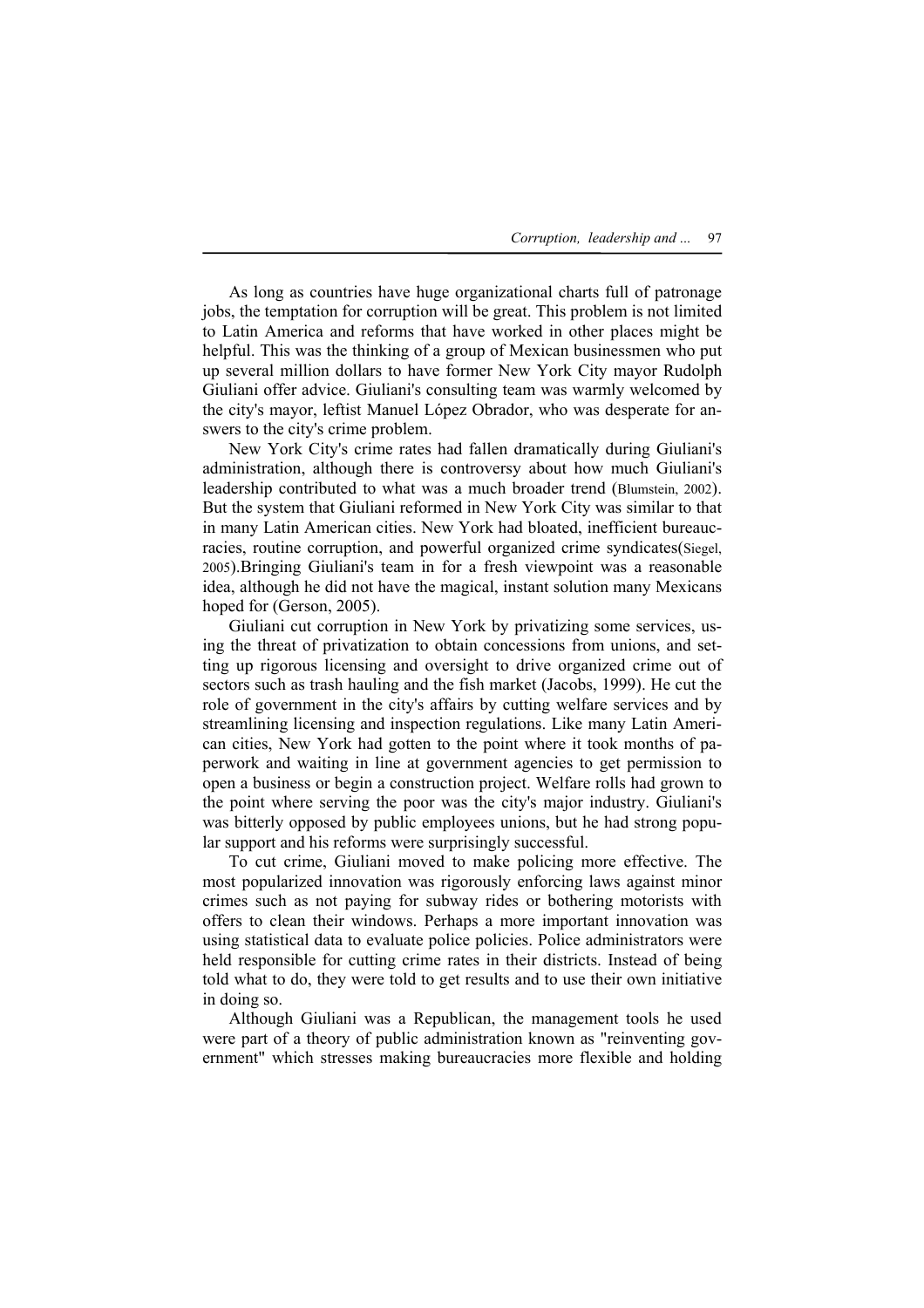them accountable for results with measurable statistical indicators(Osborne-Gaebler, 1993). These ideas did not originate in the United States, Peruvian social scientist Hernando de Soto was a pioneer in this kind of thinking (Hernando de Soto, 1990).

 Pragmatic, results-oriented government is especially important in today's world because countries now compete for resources on a global basis. Excessive regulation and corruption weaken a country in this competition. Statistical indicators are rapidly being globalized. The World Bank offers a handy WEB site where investors can check the regulatory burden in each country, finding out how many days of work it takes to get permission to go into business, how hard it is to hire and fire workers, how hard it is to enforce contracts in the courts, and so on<sup>8</sup>. The WEB site reports, for example, that it requires 152 days of work get legal permission to start a business in Brazil, 116 days in Venezuela, 27 days in Chile and only 5 days in the United States. In Bolivia it costs 51% of the average annual income just to establish collateral to borrow money, In the United States it costs only 0.1%. Excessive bureaucracy provides opportunities for government employees to draw salaries and extract bribes. Indeed that may be its only real function.

 Latin American leaders are familiar with these trends, but they have found it difficult to educate the population about current realities. Thomas Friedman has argued that "the role of the politician should be, in good part, to help educate and explain to people what world they are living in and what they need to do if they want to thrive within it" (Friedman, 2005, p.280)". But politicians who do this honestly find it difficult to be elected. Pragmatic leaders are less exciting than ideologues who stir the emotions with attacks on evildoers and promises to correct past injustices. Many voters would rather hear vacuous promises of "new models" and attacks on scapegoats than honest discussions of the challenges their countries face. Many intellectuals have spent their careers attacking imperialism and globalization and are adept at highlighting the flaws in market economics while minimizing or ignoring the defects on the other side. Becoming pragmatists would deprive them of the sense of drama that leftist ideology provides.

 To keep up in today's world, Latin American countries must compete with India, China and others that vigorously exploit the opportunities presented by global capitalism. This requires facing up to challenging realities without the emotional crutch of scapegoating foreigners or making unrealistic promises. This requires leaders with exceptional judgment, political skills and communication ability. If leaders cannot rise to the challenge of honestly explaining what they believe, and generating enthusiasm for their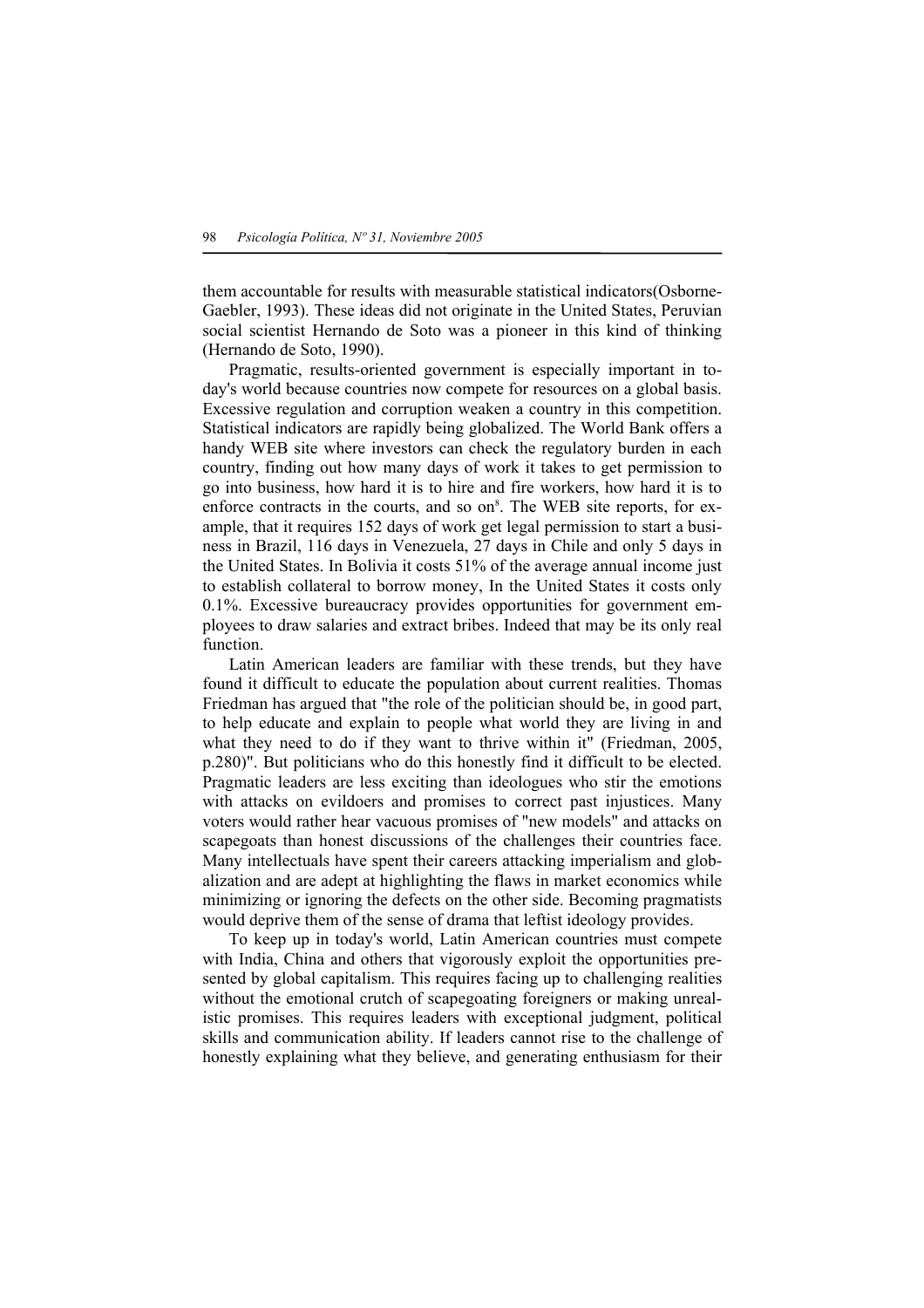visions, they will find it difficult to pass needed reforms without resorting to vote-buying or other deceptive methods.

 This kind of leadership is in short supply. Fernando Henrique Cardoso explained everything clearly, but in dry academic prose, a problem for many pragmatic leaders. It is simply difficult to be ardent in advocating moderation. Lula da Silva resorted to rhetoric that did not really acknowledge what he was going to do. Hugo Chávez preaches anti-Americanism and "Bolivarian revolution" while catering to global corporations. Bolivia's Sánchez de Lozada suffered from what an astute observer called "a poor understanding of the Bolivian people [and] an inability to effectively inform the public of his policy proposals"(Mihaly, 2005).

 Because of these difficulties, reform will come unevenly and some countries will lag behind. Countries with large oil deposits may not see the need for reform until the oil revenues fall. Ethnic and regional conflicts make reform difficult in some countries as each group spends its energy attacking and blaming the other. Other countries may be too preoccupied with drug prohibition. And some may choose to give statist development still another try by exerting stronger government control over economic life.

 But it is not necessary that every country succeed at the same rate. When even one Latin American country succeeds in escaping from underdevelopment with a modern, efficient, transparent market economy, the pressure on the others to follow suit will be strong.

 $\mathcal{L}_\text{max}$ 

**Notes** 

<sup>&</sup>lt;sup>1</sup>Veja Online, http://www.umbrasilmelhor.com.br/txt/VIDEOPROPINA. html<br><sup>2</sup> These data are from Angus Meddison. Menitoring the World Feanemy 1

These data are from Angus Maddison, *Monitoring the World Economy 1820-1992*, Paris: Development Centre of the Organisation for Economic Cooperation and Development, 1995, updated with data from the World Bank's World Development Indicators Online. The numbers are in "1990 Geary-Khamis Dollars". 3

<sup>&</sup>lt;sup>3</sup> Data from the World Bank's World Development Indicators online. The numbers are in "1995 International Dollars".

<sup>4</sup> The data are from Angus Maddison, *Monitoring the World Economy 1820-1992*, Paris: Development Centre of the Organisation for Economic Cooperation and Development, 1995, updated with data from the World Bank's World Development Indicators Online. The numbers are in "1990 Geary-Khamis Dollars". 5

<sup>&</sup>lt;sup>5</sup> For two careful reviews of the literature, from different points of view, see Evelyne Huber and Fred Solt, "Successes and Failures of Neoliberalism," *Latin American Research Review*, Vol. 39, No. 3, October 2004, pp. 150-154 and Michael Walton, "Neoliberalism in Latin America: Good, Bad or Incomplete?" *Latin American Research Review*, Vol. 39, No. 3, October 2004, pp. 165-183.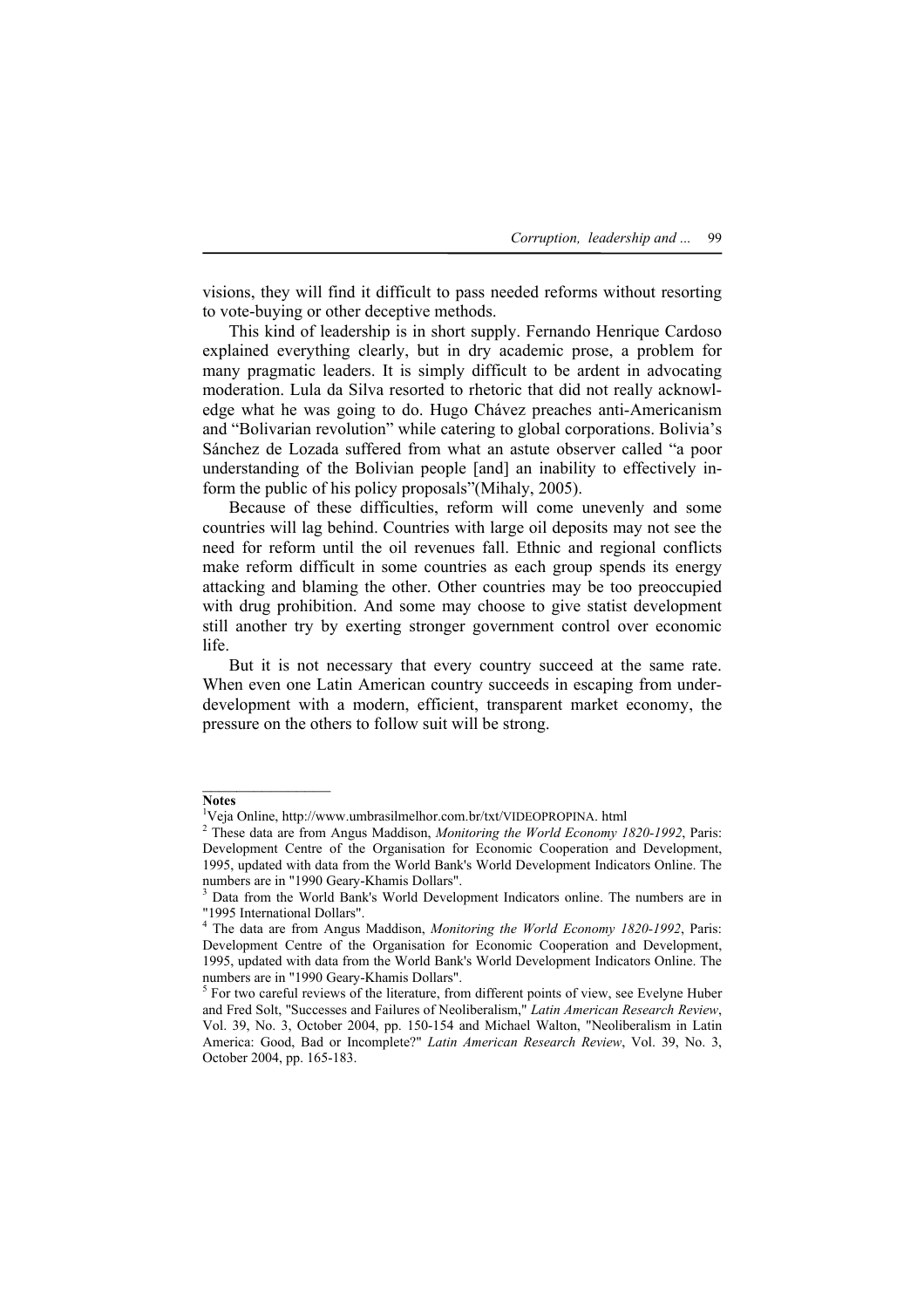6 Brasil em Movemento, Revista do Diretório Nacional do Partido dos Trabalhadores, "O País já Mudou: PT apresenta os avanços promovidos em 25 meses de governo Lula, April 2005, www.pt.org.br

7 Rohter, op. cit, citing Fernando Rospigliosi, a respected journalist who was Alejandro Toledo's first minister of the interior.

<sup>8</sup>World Bank and International Finance Corporation, Doing Business Web Site, http://rru.worldbank.org/DoingBusiness/.

#### **References**

Aguinas, M. (2001): *El Atroz Encanco de ser Argentinos*. Buenos Aires: Planeta, p. 31.

- Almeida, J. (2003): in Felipe Demier, editor*, As Transformaões do PT e os Rumos da Esquerda no Brasil*, Rio de Janeiro: Bom Texto. "o capitalismo na sua forma globalizada, o neoliberalismo."
- Alteri, A. (2004): Brazil's `Waldogate' Affair: The Shoe's on the Other Foot, *InfoBrazil Website*. February 21. http://www.infobrazil.com/.
- Alteri, A. (2005): Corruption Damage at the Top: Brazil's `Prime Minister' Resigns, Info-Brazil Website, June 18, 2005. http://www.infobrazil.com/.

Bakchellian, E. (2000): *El Error de ser Argentino*. Buenos Aires: Galerna.

Berlin, I. (1953): *The Hedgehog and the Fox*, New York: Simon and Schuster, 1953. Excerpt at: http://www.cc.gatech.edu/people/home/idris/Essays/Hedge\_n\_Fox.htm.

- Blumstein, A. (ed.)(2000): *The Crime Drop in America*, New York: Cambridge University Press.
- Boulding, K. (1964): *The Meaning of the Twentieth Century*, New York: Harper & Row, p. 159.
- Castañeda, J. (1994): *Utopia Unarmed: The Latin American Left After the Cold War,* New York: Vintage.
- Cavallo, D. (1997): *El Peso de la Verdad: Un Impulso a la Transparencia en la Argentina de los 90*. Buenos Aires: Planeta.

Downes, R. and Rosenn, K. op cit, p. 144.

- Friedman, T. (2005): *The World is Flat: A Brief History of the Twenty-first Century,* New York: Farrar, Straus and Giroux, p. 280.
- Garretón, M.-Cavarozzi, M.-Cleaver,P.-Gereggi,G.-Hartlyn,J. (2003): Latin America in the Twenty-First Century: Toward a New Sociopolitical Martrix. Miami: North-South Center Press.
- Gerson, D. (2005): In Mexico City, Few Cheers for Giuliani, *New York Sun*, April 11. Retrieved from http://web.lexis-nexis.com.
- Goertzel, T. (1984): Costa Rica: Anti-Militarism and Democracy, *Dissent* 31:333-337, Summer.

Goertzel, T. (1992): *Turncoats and True Believers*. Buffalo, NY: Prometheus.

- Goertzel, T. (1993): Los Padres de la Sociologia. Problemas personales y temas publicos*, Boletin de Psicología,* 41:7-30. (Valencia)
- Goertzel, T. (1999) *Fernando Henrique Cardoso: Reinventing Democracy in Brazil*, Boulder: Lynne Rienner.
- Goertzel, T. (2002): *Fernando Henrique Cardoso e a Reconstruão da Democracia noBrasil,*  São Paulo: Saraiva.
- Graff Lambsdorff, J. (2003) Background Document to the 2003 Corruption Perceptions Index, Transparency International. http://www.transparency.org/cpi/2003/dnld/framework.pdf.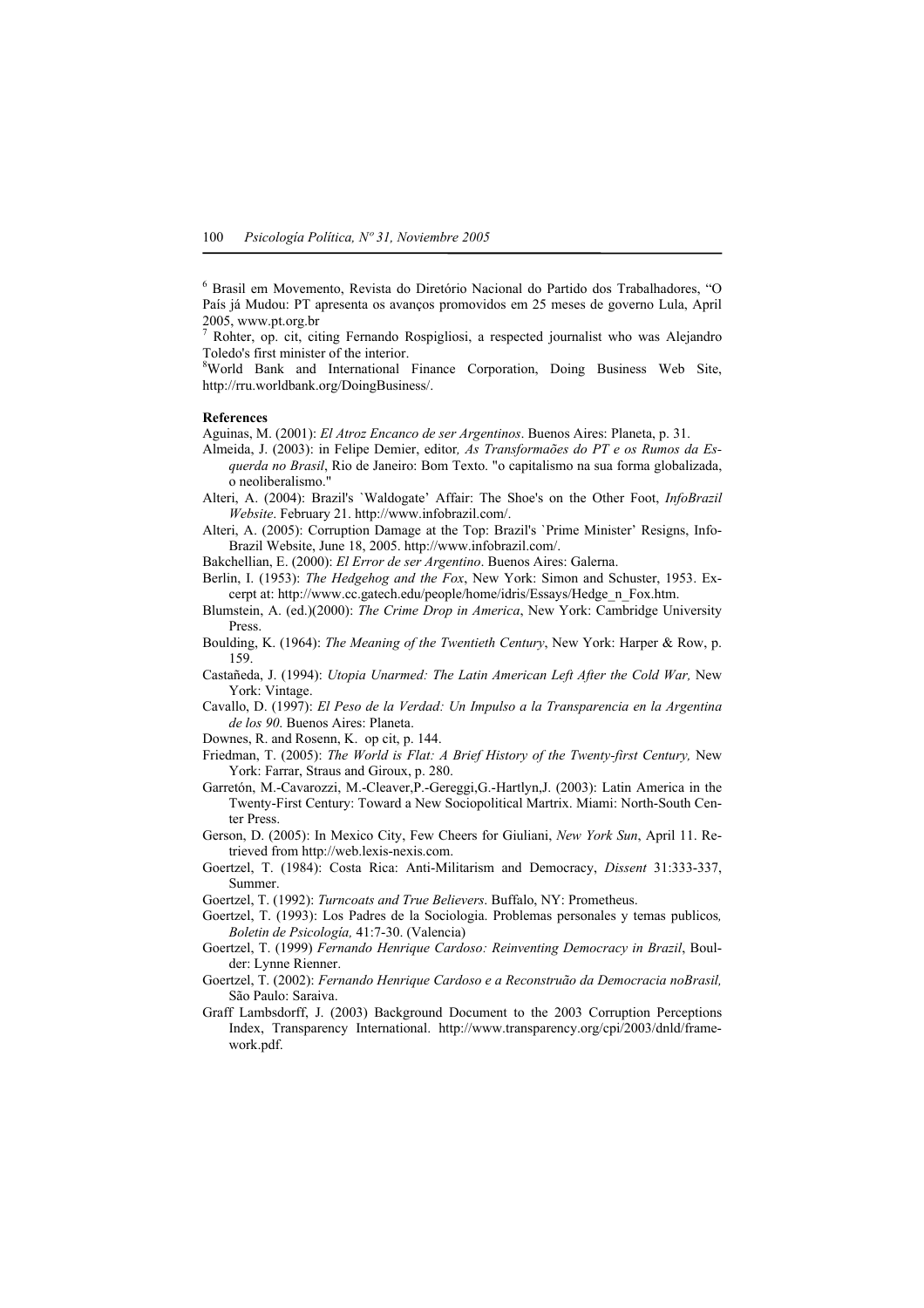- Graff Lansdorf, J. (2004) Corruption Perceptions Index 2004, in Transparency International, Global Corruption Report 2005, pp 233-238. Downloaded from http://www.transparency.org/
- Green, D. (2003) *Silent Revolution: The Rise and Crisis of Market Economics in Latin America*. Monthly Review Press, p. 217.
- Grondona, M. (2002) *La Realidad: El Despertar del Sueño Argentino*. Buenos Aires: Planeta.
- Haber, S. (ed.) *Crony Capitalism and Economic Growth in Latin America*. Stanford, CA: Hoover Institution Press.
- Hernando de Soto (1990): *El Otro Sendero: la Revolución Informal,* México D.F.: Editorial Diana, 1987*; The Other Path: The Invisible Revolution in the Third World*. New York: Harper, 1990.
- http://www.collor.com/didyouknow.asp.
- Ibarz, (1991): citing Joaquín Ibarz, Piñata Theology, originally published in *La Jornada,* 12 May 1991, English translation by Timothy Goodman in *Crisis,* September 1991.
- Jacobs, J. (1999): *Gotham Unbound: How New York Was Liberated from the Grip of Organized Crime,* New York: NYU Press, 1999.
- Jornal do Brasil (2005): Apoio do PMDB vai custar muito caro ao governo, June 28.
- Kimitch, R. (2005): Poll: Indifference, Discontent on the Rise, *Tico Times*, July 29. http://www.ticotimes.net/newsbriefs.htm.
- Krause, E. (1997): *Mexico: A Biography of Power*, New York: HarperCollins, pp. 156, 555- 556
- Kruze, E. (1952): *Mexico: Biography of Power*, op cit, p. 601, citing Diario de los debates de la Cámara de Diputados, 1 December.
- Lagos, M. (2005): interviewed by Ivan Padilla, Revista Epoca Online, July 25, http://revistaepoca.globo.com/Epoca/0,6993,EPT999539-1666,00.html.
- Loáisiga Mayorga, J. (2005): La "piñata" del comandante, La Prensa, http://www.laprensa.com.ni/ archivo/2005/marzo/14/nacionales/nacionales-20050314-04.html.
- Mannheim, K. (1991): *Ideology and Utopia*, New York: Routledge.
- McKinley, J. (2005): Mexican Standoff, *New York Times*, April 2, p. A3.
- *Miami Herald*, "Aleman's House Arrest Eased," July 26, 2005. http://www.miami.com/ mld/miamiherald/news/12223493.htm.
- Mihaly, A. (2005): ¿Porque se ha caído Goni? Explaining the October 2003 Forced Resignation of President Sánchez de Lozada, paper presented at the Bolivian Studies Association, Miami, Florida.
- Miranda, R.-Ratliff, W. (1993): *The Civil War in Nicaragua: Inside the Sandinistas*. New Brunswick: Transaction.
- Morais, R. (2001): Private Banking: RIP, Forbes, November 12, 2001.
- Oliveira, F. (2003): Tudo que é sólido se desmancha em... cargos, *Folha de São Paulo*, 14 December. http://www.consciencia.net/2003/12/12/oliveira-pt.html.
- Osborne, D.- Gaebler, T. (1993) *Reinventing Government,* New York: Plume.
- Page, J. (1995): *The Brazilians*, Reading, MA: Addison-Wesley, p. 151.
- Paz, O. (1970): *Posdata*, Mexico City, Siglo XXI, 1970, p. 136.
- Pérez Perdomo, R. (1995): Corruption and Political Crisis, in Louis Goodman, et al, eds*., Lessons of the Venezuelan Experience*. Baltimore: Johns Hopkins University Press, 311-330.
- Rangel, C. (1987): *The Latin Americans: Their Love-Hate Relationship with the United States*. New Brunswick, NJ: Transaction, p. 6. Rangel does not provide a reference for the Bolivar quote.